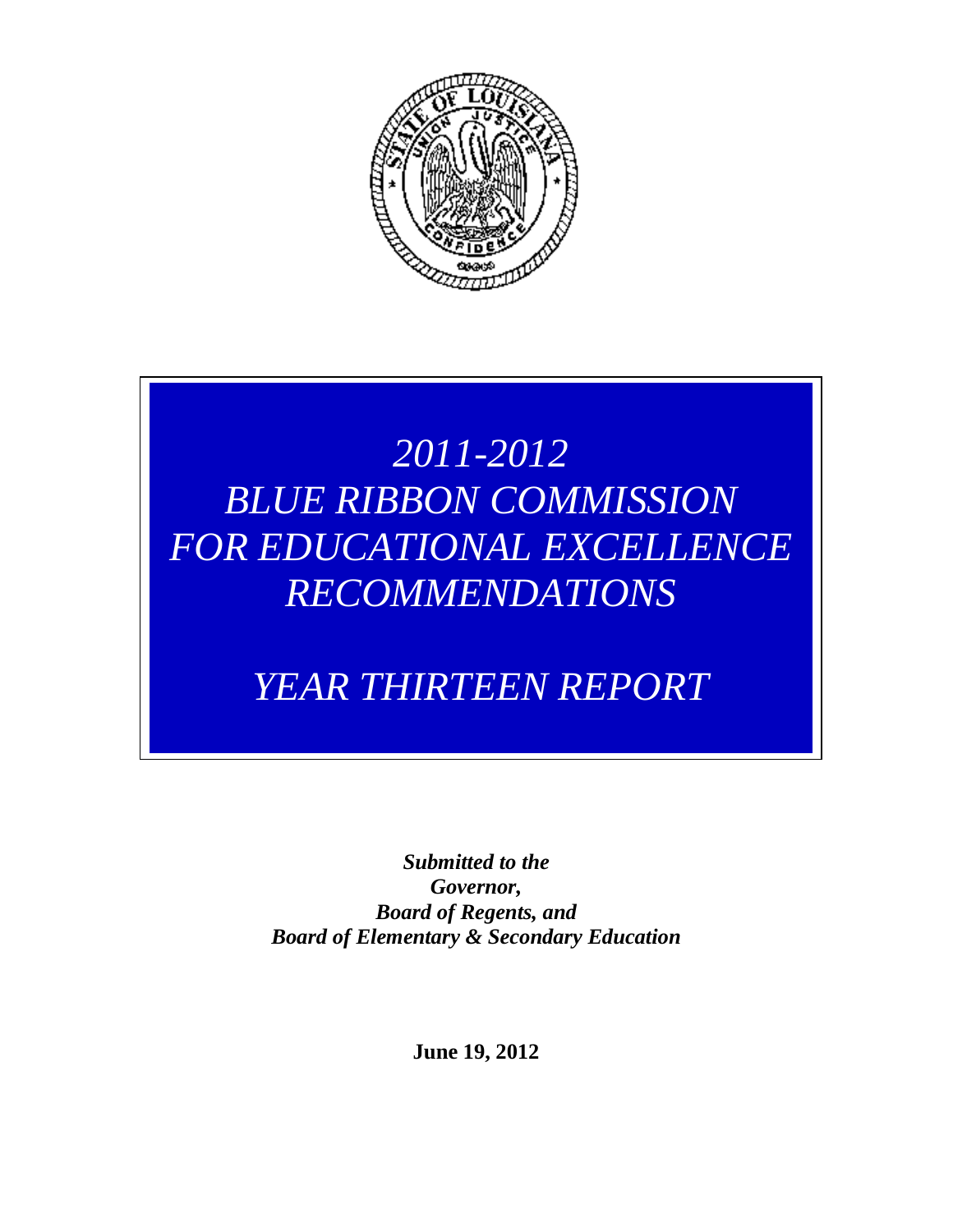## **TABLE OF CONTENTS**

| $\mathbf{I}$       |                                               | Structure of the Blue Ribbon Commission                                        | $\overline{2}$ |  |  |
|--------------------|-----------------------------------------------|--------------------------------------------------------------------------------|----------------|--|--|
| Ш.                 |                                               | Charge and Topics for the Blue Ribbon Commission <i>manufacture commission</i> | $\overline{3}$ |  |  |
| Ш.                 | Recommendations of the Blue Ribbon Commission |                                                                                |                |  |  |
| <b>APPENDICES:</b> |                                               |                                                                                |                |  |  |
|                    |                                               | Appendix A: 2011-12 Blue Ribbon Commission for Educational                     | 14             |  |  |
|                    |                                               |                                                                                |                |  |  |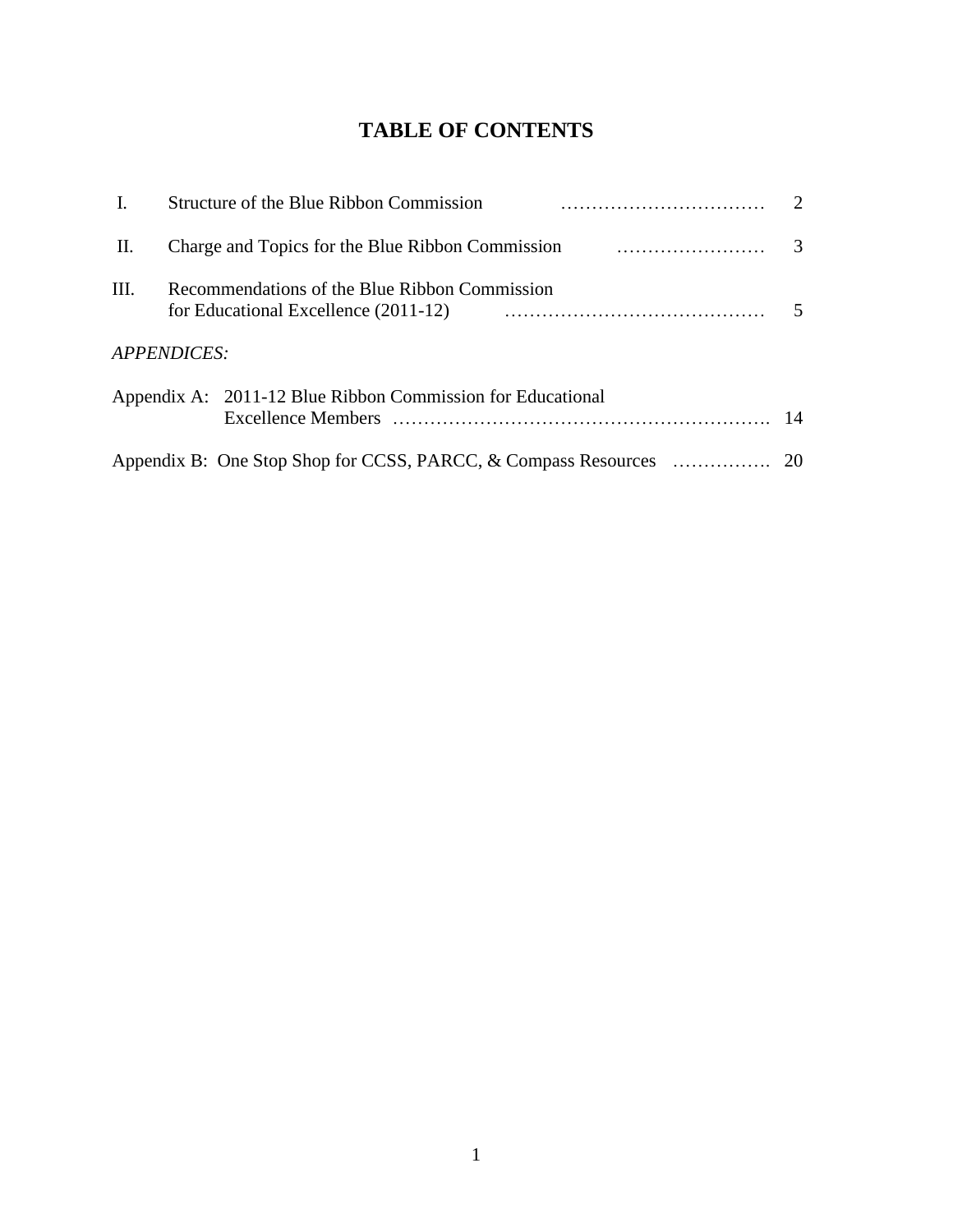## **2011-2012 BLUE RIBBON COMMISSION FOR EDUCATIONAL EXCELLENCE YEAR THIRTEEN REPORT**

## **I. STRUCTURE OF THE BLUE RIBBON COMMISSION**

The Blue Ribbon Commission for Teacher Quality was originally created by the Board of Regents (BoR) and the Board of Elementary and Secondary Education (BESE) during April 1999 to develop recommendations to recruit, prepare, and retain quality teachers and principals. The name was changed to the Blue Ribbon Commission for Educational Excellence in 2000- 2001, and the Commission has continued to meet on a yearly basis to develop recommendations to improve the effectiveness of teachers and educational leaders. During 2011-12, the Commission was composed of members who represented each of the following areas.

### **Nine Designated Members**

- Two members of the Board of Regents
- Two members of the Board of Elementary and Secondary Education
- Chairperson of the Senate Education Committee or designee
- Chairperson of the House Education Committee or designee
- Commissioner of Higher Education or designee
- Governor's Designee
- State Superintendent of Education or designee

### **Ten Members Selected by the Board of Regents**

- One University/College President/Chancellor
- One University Provost
- One Dean of a College of Education (public institution)
- One Dean of a College of Education (private institution)
- One Dean of College of Arts and Science
- One College of Education Faculty Member
- One College of Arts/Science Faculty Member
- One Community and Technical College Representative
- One PK-16+ Coordinator
- One Teacher Preparation Candidate

### **Ten Members Selected by the Board of Elementary and Secondary Education**

- One District Superintendent (Urban)
- One District Superintendent (Rural)
- One District Director of Personnel
- **One Elementary Principal**
- One Middle School Principal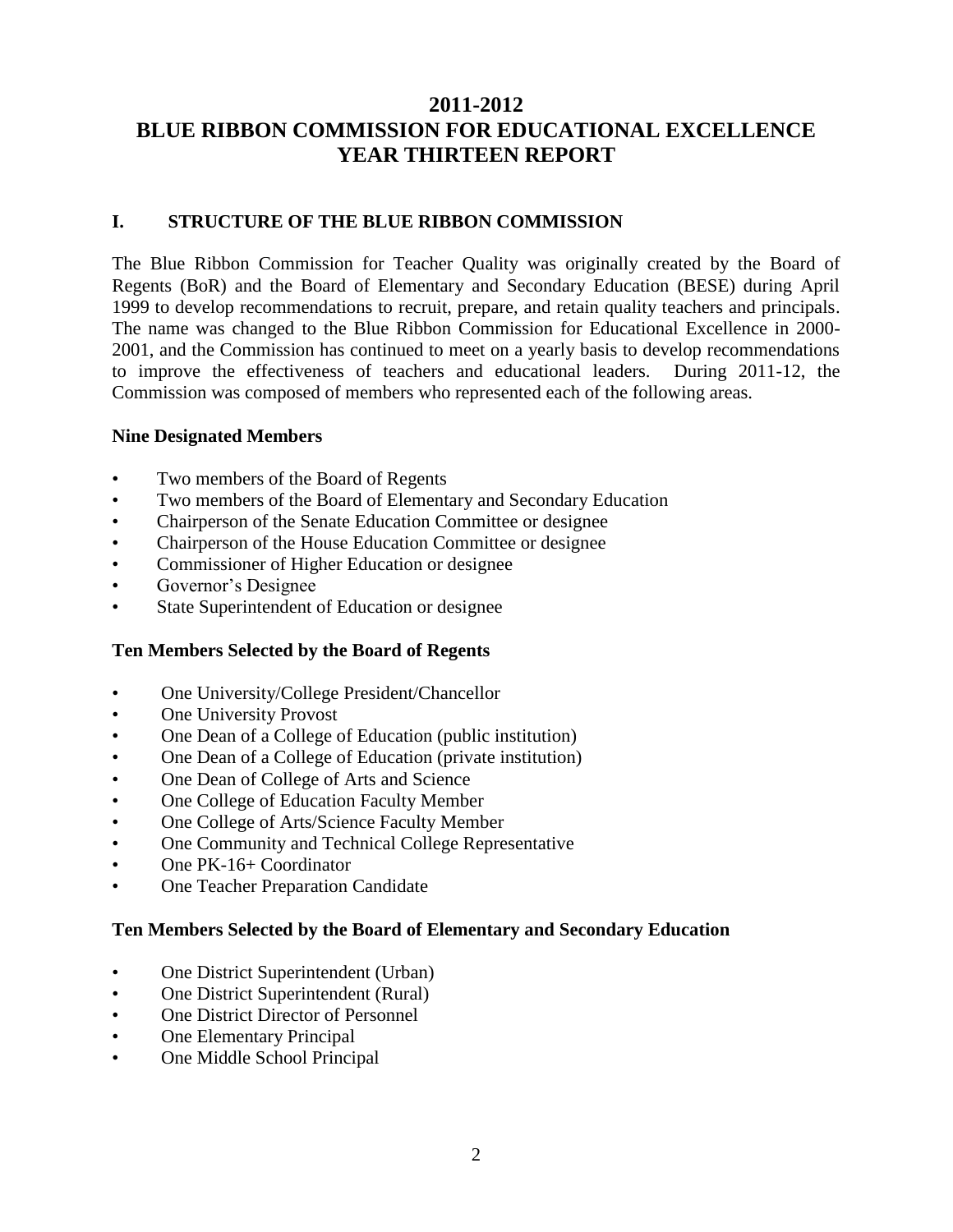## **I. STRUCTURE OF THE BLUE RIBBON COMMISSION (CONT'D.)**

## **Ten Members Selected by the Board of Elementary and Secondary Education (Cont'd.)**

- One High School Principal
- One Elementary School Teacher
- One Middle School Teacher
- One High School Teacher
- One School Board Member

## **Seven Members Jointly Selected by the Board of Regents and Board of Elementary and Secondary Education:**

- Two Community Representatives
- One Parent
- One Grant Generator
- One NAACP Member
- Two Content Experts Representing Organizations (University & K-12)

The Blue Ribbon Commission for Educational Excellence was co-chaired during 2011-12 by Glenny Lee Buquet (Board of Elementary and Secondary Education) and Charlotte Bollinger (Board of Regents). See Appendix A for a listing of Blue Ribbon Commission members.

The Commission was co-directed by Dr. Jeanne Burns (Board of Regents) and Dr. Scott Norton (Louisiana Department of Education). Support was also provided by Catherine Pozniak (Executive Director – Board of Elementary and Secondary Education) and Linda Marino (Administrative Assistant – Louisiana Board of Regents).

## **II. CHARGE AND TOPICS FOR THE BLUE RIBBON COMMISSION**

The Blue Ribbon Commission for Educational Excellence met on five occasions during 2011- 2012 on the following dates: October 6, 2011; November 10, 2011; February 16, 2012; March 15, 2012; and May 10, 2012.

The Commission was given the following charge for 2011-12:

*To prepare students who are career and college ready as new Common Core State Standards and PARCC assessments are implemented in Louisiana.*

Existing state targets that needed to be addressed as a result of the recommendation of the Blue Ribbon Commission included the following:

- *80% of students graduate high school in four years by 2014.*
- *55% of high school graduates enroll in post-secondary institutions by 2016.*
- *15% of high school graduates earn an industry-based certification by 2016.*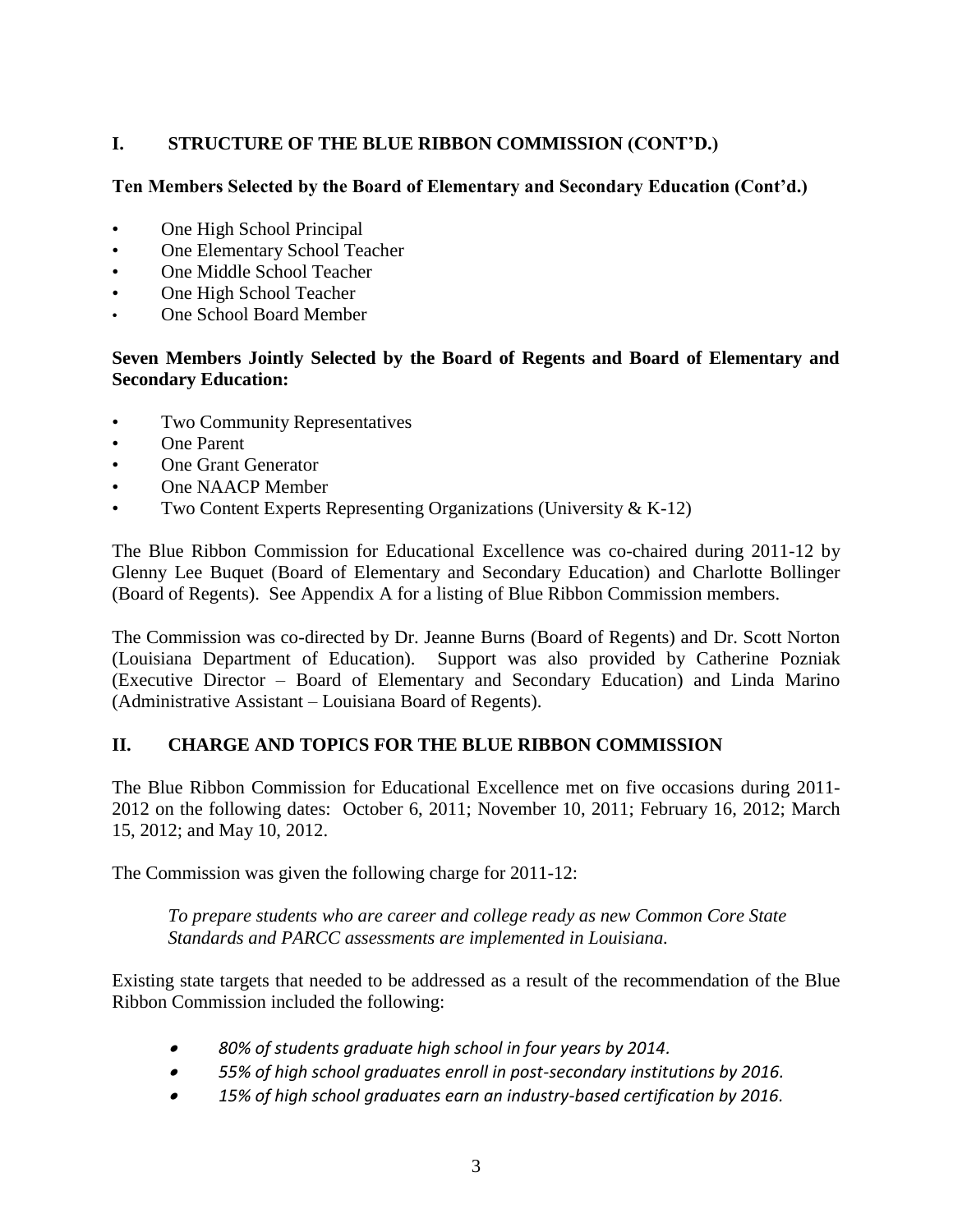## **II. CHARGE AND TOPICS FOR THE BLUE RIBBON COMMISSION (CONT'D.)**

Questions that the Blue Ribbon Commission members were asked to answer included the following:

- *1. Should the same cut-off scores on the new PARCC assessments for placement in entry-level credit-bearing courses in mathematics and English be the same for technical colleges, community colleges, and four year post-secondary programs?*
- *2. What options should be made available to high school students who attain readiness scores on the PARCC assessments for entry-level, credit bearing courses prior to their senior year in high school?*
- *3. What options should be made available to high school students who attain passing grades in Algebra I, Algebra II, and Geometry but do not attain readiness scores for entry-level, credit bearing courses prior to high school graduation?*
- *4. What support should be provided to experienced teachers who lack the depth of content knowledge and depth of pedagogical knowledge/skills to prepare students to successfully address the Common Core State Standards and PARCC assessments?*
- *5. How will schools in Louisiana develop the necessary technological infrastructure for students to naturally apply knowledge through the use of technology when completing learning activities throughout the school year and when completing formal PARCC assessments?*

State and national experts who met with Commission members to discuss specific topics during 2011-2012 were the following:

| Dates & Meeting Locations                                                                                                     | <b>Meeting Topics and Presenters</b> |                                                                                                                                                                                                                                               |
|-------------------------------------------------------------------------------------------------------------------------------|--------------------------------------|-----------------------------------------------------------------------------------------------------------------------------------------------------------------------------------------------------------------------------------------------|
| <b>October 6, 2011</b><br>Louisiana Municipal Association<br>Building, 700 North 10 <sup>th</sup> Street,<br>Baton Rouge, LA. | <b>Topic:</b>                        | <b>Partnership for Assessment of Readiness for</b><br>College and Careers Leadership - A National<br>and State Perspective                                                                                                                    |
|                                                                                                                               | <b>Presenters:</b>                   | Allison Jones (Senior Fellow for Postsecondary<br>Engagement Achieve – Washington, DC);<br>Jeanne M. Burns (PARCC Higher Education<br>Lead for Louisiana); & Scott Norton (PARCC<br>K-12 Lead for Louisiana)                                  |
| <b>November 10, 2011</b><br>West Baton Rouge Parish<br>Conference Center<br>2750 North Westport Drive                         | <b>Topic:</b>                        | <b>How are the Common Core State Standards</b><br>Different and What Do We Need to do to<br><b>Support Change?</b>                                                                                                                            |
| Port Allen, LA                                                                                                                | <b>Panel:</b>                        | Sandra Alberti (Student Achievement Partners);<br>Ann J. Kendrick (National PTA); Scott Norton<br>(Louisiana Department of Education); Kathy<br>Noel (Desoto Parish School District); & Patty<br>Glaser (Lusher Charter School – New Orleans) |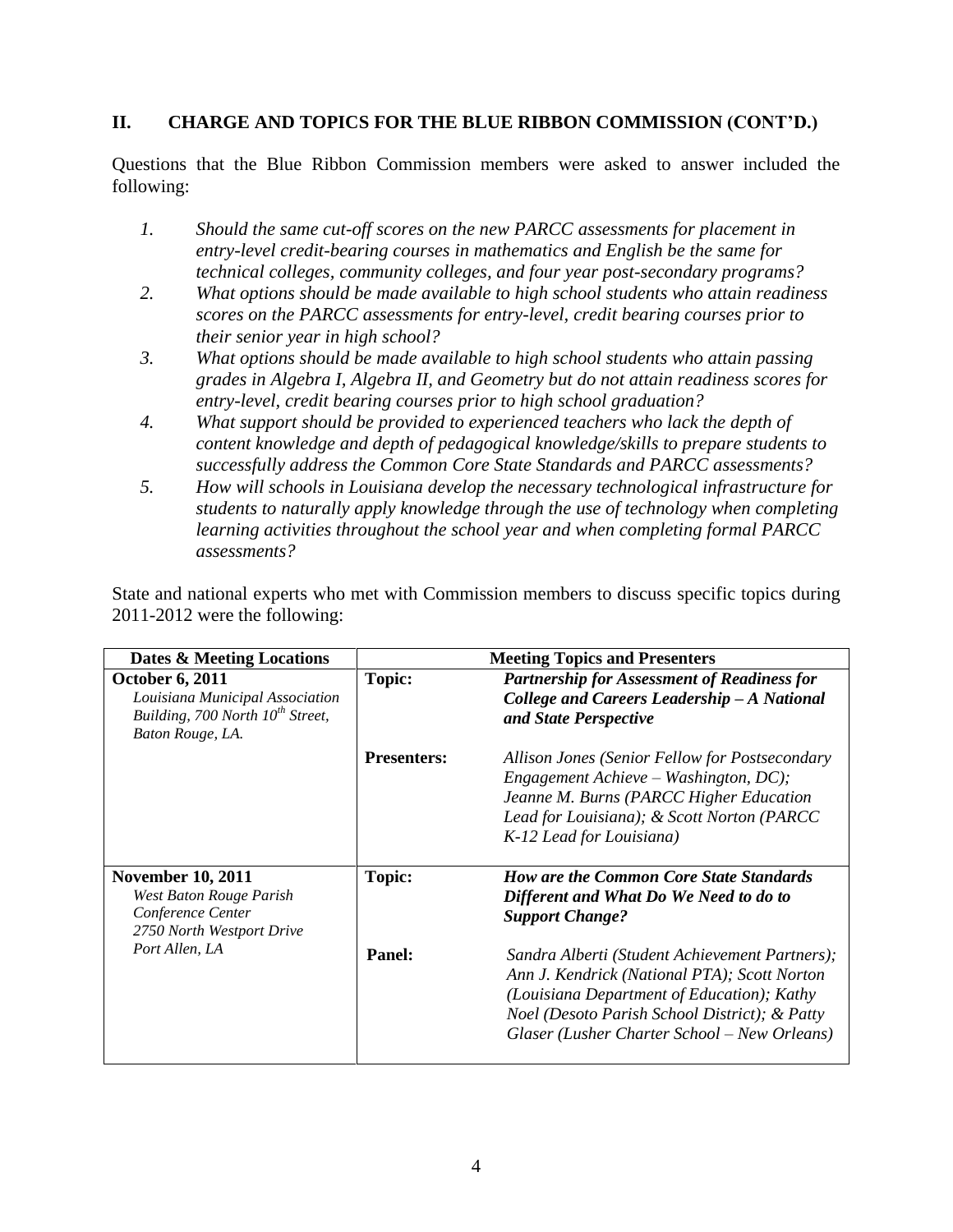## **II. CHARGE AND TOPICS FOR THE BLUE RIBBON COMMISSION (CONT'D.)**

| Dates & Meeting Locations                                                                                               |                    | <b>Meeting Topics and Presenters</b>                                                                                                                                                                                                                                                    |  |
|-------------------------------------------------------------------------------------------------------------------------|--------------------|-----------------------------------------------------------------------------------------------------------------------------------------------------------------------------------------------------------------------------------------------------------------------------------------|--|
| <b>February 16, 2012</b><br>West Baton Rouge Parish<br>Conference Center<br>2750 North Westport Drive<br>Port Allen, LA | Topic:             | <b>Challenges and Opportunities to Prepare</b><br><b>Students to Address the Common Core State</b><br><b>Standards and PARCC Assessments to be</b><br><b>Career and College Ready</b>                                                                                                   |  |
|                                                                                                                         | Panel:             | Deborah Paul (Louisiana Office of Student<br>Financial Assistance); Karen Denby (Louisiana<br>Board of Regents); Debbie Schum (Louisiana<br>Department of Education); Bruce Vandal,<br>(Education Commission of the States); Ken<br><b>Bradford (Louisiana Department of Education)</b> |  |
| <b>March 15, 2012</b><br>West Baton Rouge Parish<br>Conference Center<br>2750 North Westport Drive                      | Topic:             | <b>CCSS &amp; PARCC Technology and Other</b><br><b>Challenges that Need to be Addressed for</b><br><b>Students and Teachers to be Successful</b>                                                                                                                                        |  |
| Port Allen, LA                                                                                                          | <b>Presenters:</b> | Susan Van Gundy (Achieve); Carol Mosley<br>(Louisiana Department of Education); & Judith<br>Vail (Accountability and Common Core<br>Specialist, Calcasieu Parish School)                                                                                                                |  |
| May10, 2012<br>West Baton Rouge Parish<br>Conference Center<br>2750 North Westport Drive<br>Port Allen, LA              | <b>Topic:</b>      | <b>PARCC Update and Identification of</b><br><b>CCSS/PARCC Resources &amp; Final</b><br><b>Development of Blue Ribbon Commission</b><br><b>Recommendation</b>                                                                                                                           |  |
|                                                                                                                         | <b>Presenters:</b> | Jeanne Burns & Scott Norton, Co-Directors,<br><b>Blue Ribbon Commission</b>                                                                                                                                                                                                             |  |

On June 15, 2012, the Blue Ribbon Commission members completed the development of the recommendations for inclusion in the *2011-12 Blue Ribbon Commission for Educational Excellence Recommendations – Year Thirteen Report*.

## **III. RECOMMENDATIONS OF THE 2011-2012 BLUE RIBBON COMMISSION FOR EDUCATIONAL EXCELLENCE**

The Blue Ribbon Commission for Educational Excellence is making two recommendations that involve 32 actions for the 2011-12 Blue Ribbon Commission for Educational Excellence Report. Parents, teachers, school/district leaders, university faculty, university leaders, community leaders, and state leaders will all need to play a major role in the successful implementation of the following recommendations.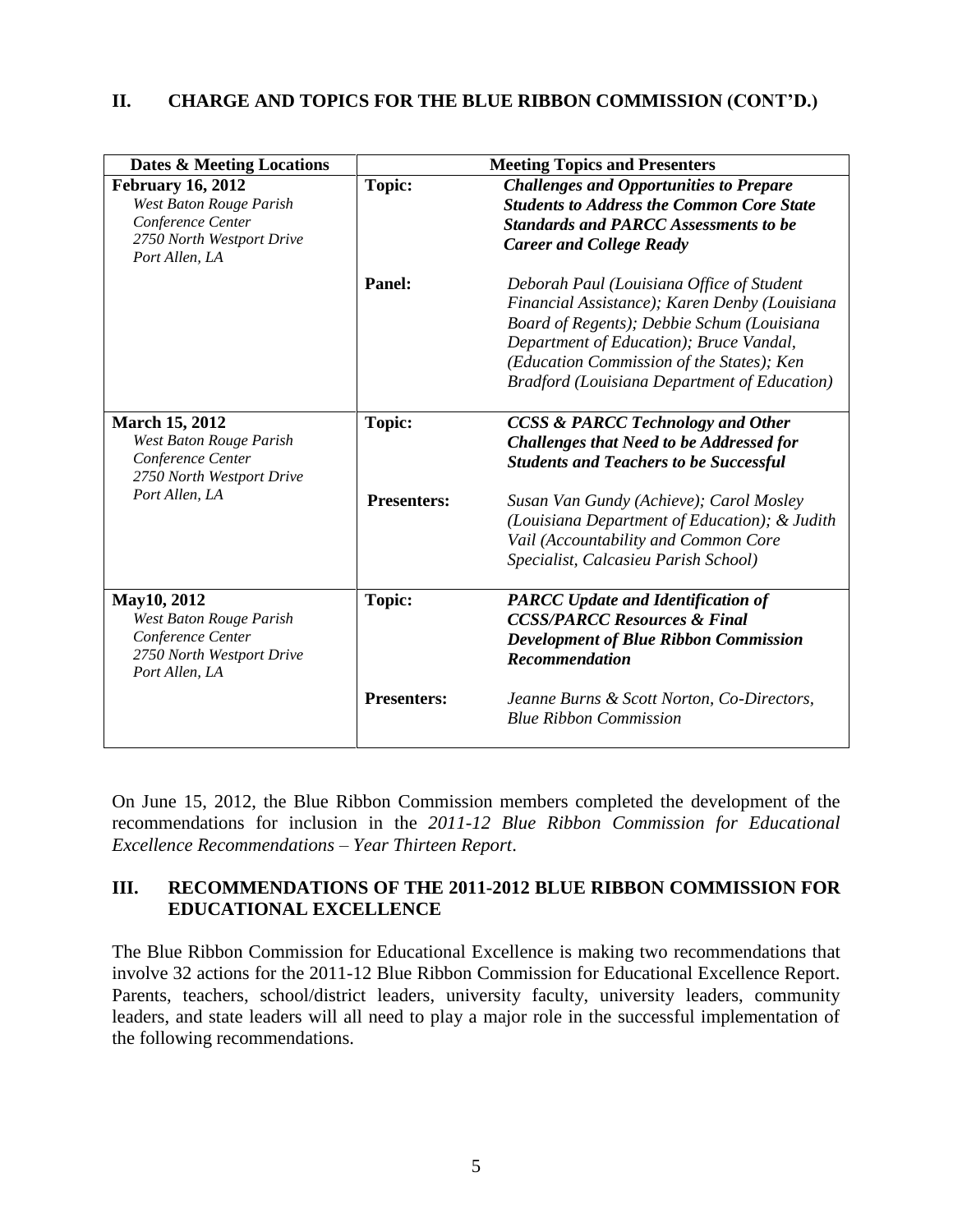### **RECOMMENDATION #1:**

**Support new efforts to prepare students, their families, educators, and the public to successfully address Common Core State Standards and PARCC assessments to help students be career and college ready.**

## **1, COMMUNICATIONS**

- *Action 1.1: Develop and implement a serious communications campaign that ensures that teachers, parents/grandparents/guardians, university leaders, media experts, business partners, and the public understand how the Common Core State Standards (CCSS) and Partnership for Assessment of Readiness for College and Careers (PARCC) assessments will impact them, their children, and students in their communities.*
	- *1) Identify a clear message that is consistently communicated to the public by key state leaders.*
	- *2) Inform stakeholders immediately to alleviate the fear of the unknown.*
	- *3) Use a wide range of strategies to deliver the information (e.g., Public Service Announcements; radio; television; editorial boards; videos; billboards, etc.).*
- *Action 1.2: Place a copy of the plans for the media campaign on a web site where stakeholders can be informed about the various types of communications taking place.*

## **2. PARENT/GRANDPARENT/GUARDIAN DEVELOPMENT**

- *Action 2.1: Have state agencies and local districts help parents/grandparents/ guardians develop an understanding of the Common Core State Standards and PARCC assessments.*
	- *1) Direct parents/grandparents/guardians to the Louisiana Department of Education web site where copies of the PTA Common Core State Standards brochures are available.*
	- *2) Secure sponsors from local businesses to partner with district superintendents to print copies of the PTA Common Core State Standards brochures to send home to parents/grandparents/ guardians.*
	- *3) Provide parents/grandparents/guardians with online activities that engage children in grade appropriate Common Core State Standards learning activities in the home and promote higher order thinking.*
	- *4) Provide parents/grandparents/guardians with information about how PARCC scores will impact their children's post-secondary future and how to access available support to help their children.*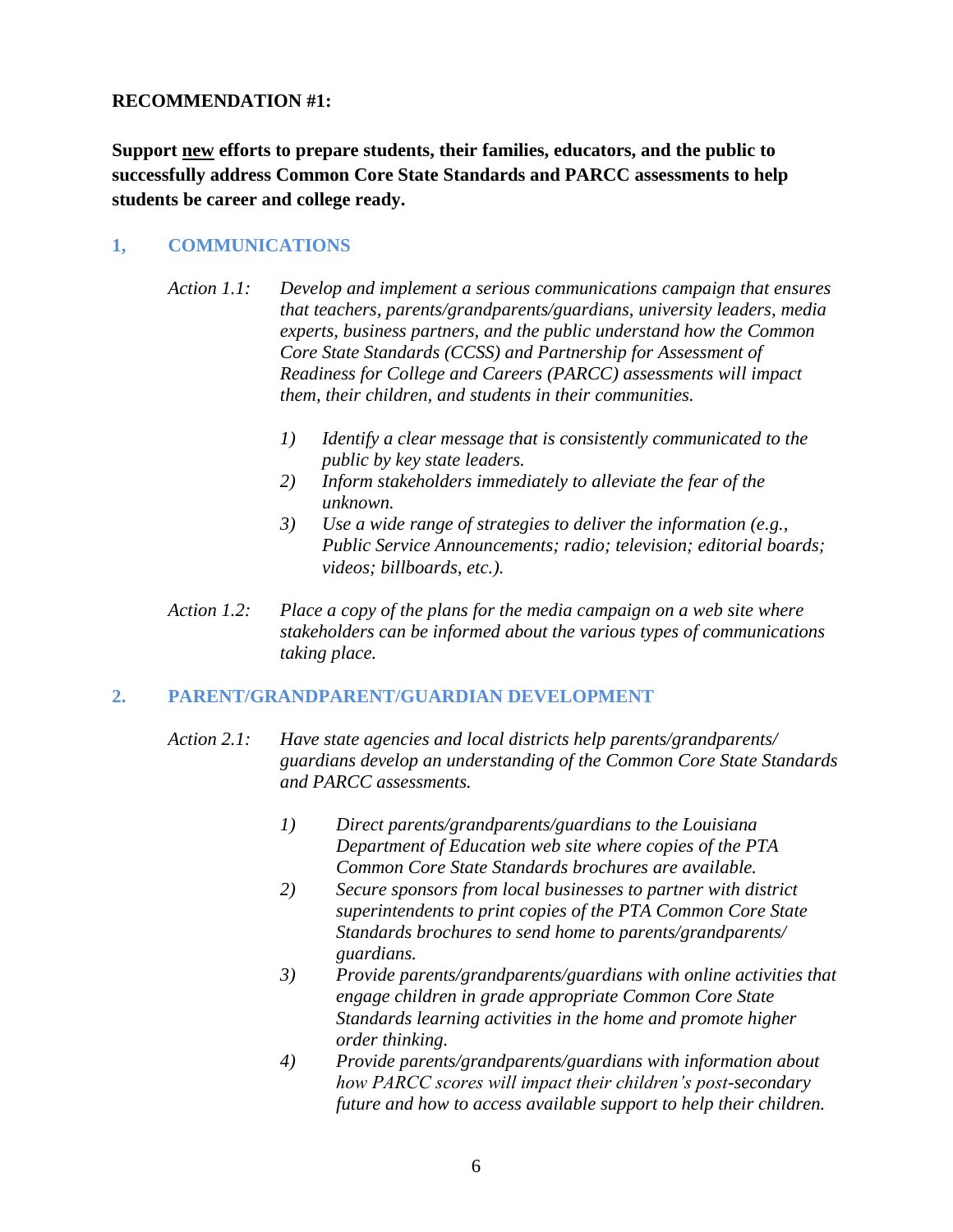### **3. EDUCATOR DEVELOPMENT**

- *Action 3.1: Create an infrastructure that supports the use of multiple delivery methods of professional development by the Louisiana Department of Education, universities, local school districts, and other educational organizations.*
	- *1) Provide all educators with easy access to online professional development that is focused on the implementation of content specific strategies that are aligned with the Common Core State Standards.*
	- *2) Provide educators with professional development that deepens their content knowledge and broadens their knowledge of content appropriate strategies to address the Common Core State Standards.*
	- *3) Provide educators with training to implement project-based learning using a range of technology applications. The methodology will drive the acquisition of knowledge and inform the pedagogy.*
- *Action 3.2: Create and support a professionally-based interactive media website/electronic platform/discussion board for educators in Louisiana to communicate with each other, share new strategies/techniques, and promote best practices.*
- *Action 3.3: Provide principals, assistant principals, and educational leadership preparation providers with targeted professional development to help them know what to look for when observing and evaluating teachers who are effectively addressing Compass and the Common Core State Standards.*
- *Action 3.4: Provide superintendents, district leaders, and educational leadership preparation providers with targeted professional development to help them know what to look for when observing and evaluating principals who demonstrate instructional leadership in schools that are addressing Compass and the Common Core State Standards.*

### **4. RESOURCES AND SUPPORT**

*Action 4.1: Provide one click access on a State web site that contains a listing of well developed resources that are aligned to the Common Core State Standards, Compass, and PARCC assessments. See Appendix B for a listing of potential resources identified by Commission members and state/national experts that could be placed on a "One Stop Shop" for CCSS, PARCC, and COMPASS.*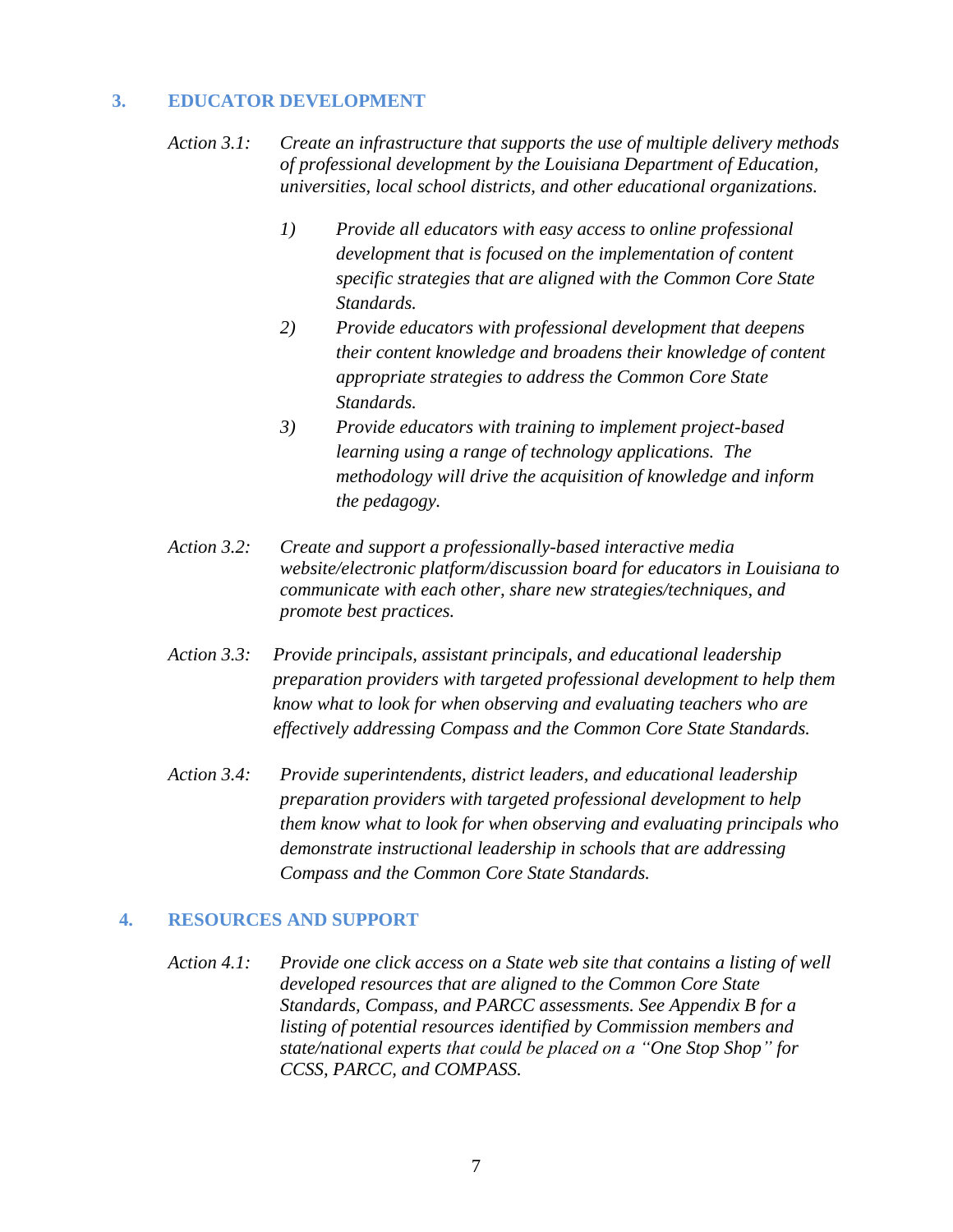*Examples of types of items to be placed at the "One Stop Shop" for educators, parents, and the public are listed below.*

- *1) Teacher Videos*
	- *a) Provide one click access to existing videos in other states of successful teachers teaching the Common Core State Standards to students for use by teacher candidates, new teachers, experienced teachers, and parents.*
	- *b) Locate funding to create videos of effective teachers in Louisiana who are successfully using the Common Core State Standards.*
- *2) Lesson Plans*

*Have district curriculum supervisors and other knowledgeable educators provide concrete examples of successful lesson plans being used at the district level that are aligned with the Common Core State Standards and make those lessons available to other educators in the State.*

- *3) Curriculum Materials*
	- *a) Provide framework(s) for districts to use when purchasing curriculum materials that are aligned with the Common Core State Standards.*
	- *b) List quality materials that are aligned with the Common Core State Standards.*
- *4) Louisiana Updates*
	- *a) Provide current information about CCSS-aligned curricula.*
	- *b) Provide easy access to information about future CCSS, Compass, and PARCC training being conducted by the State.*
	- *c) Provide easy access to information about future CCSS, Compass, and PARCC webinars being conducted by the State.*
- *5) Definitions*

#### *Action 4.2: Provide access to resources to prepare students, teachers, and parents/grandparents/guardians for the new PARCC assessments.*

*1) Make sample PARCC assessment items available on a web site for students, teachers, teacher candidates, and parents/grandparents/ guardians to understand how questions and items may be worded in the future.*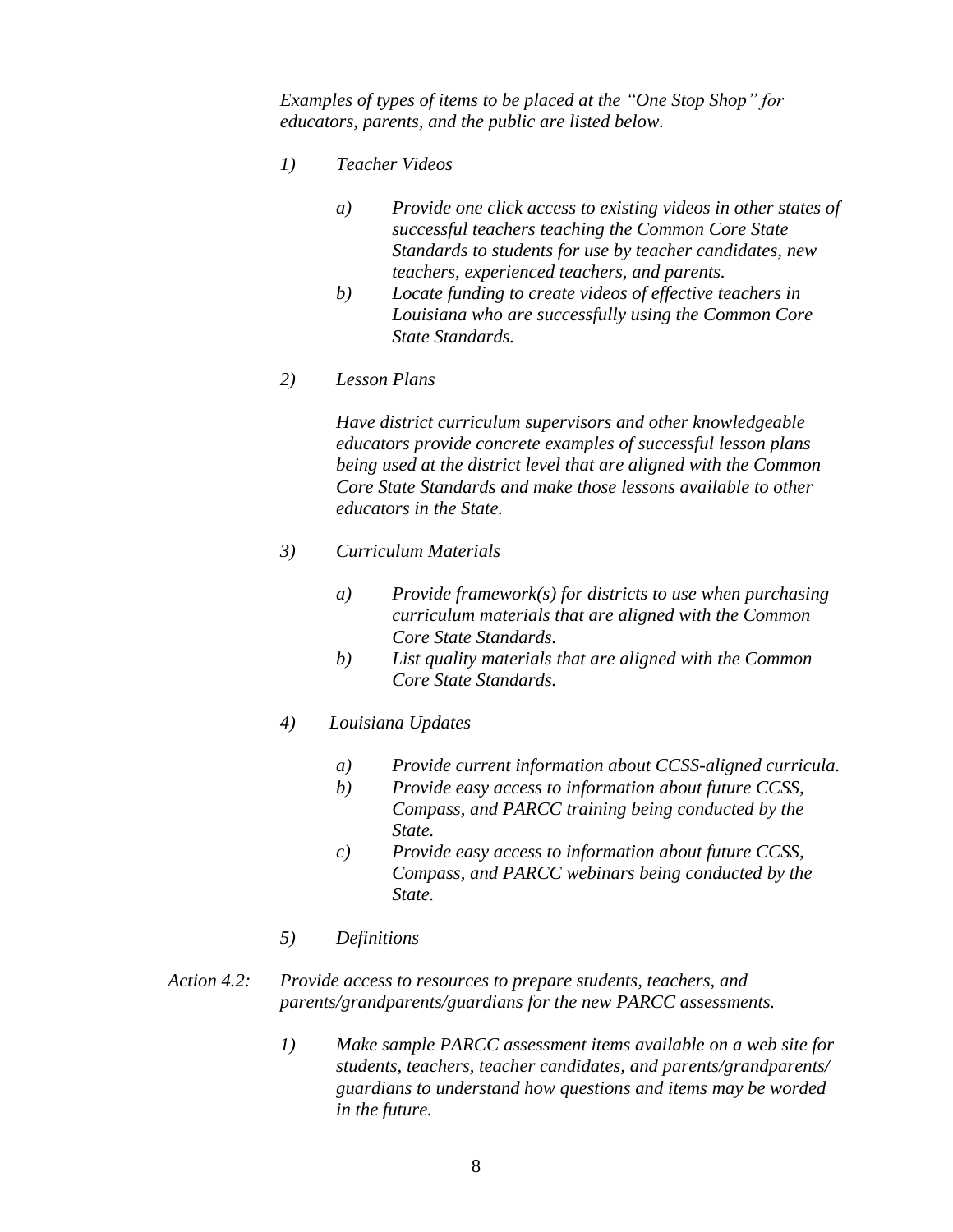- *2) Develop materials that will help teachers, teacher candidates, and parents/grandparents/guardians interpret the PARCC assessments and understand the impact of the assessment scores.*
- *3) Make released PARCC assessment items available on a web site for students, teachers, teacher candidates, and parents/ grandparents/guardians to use.*
- *4) Provide teachers with easy access to assessment data about their students that will help them facilitate remediation.*
- *5) Provide students with access to online performance activities that are similar to the new PARCC assessments that allow them to use a computer as they apply knowledge. Provide students with feedback about their performance.*

### 5. **TECHNOLOGY**

- *Action 5.1: Develop a strategy/plan with potential funding sources to address threshold equity for districts in hardware/software/bandwidth/connectivity for schools to be prepared to address the Common Core State Standards and use the new PARCC assessments. Within the plan consider asking sponsors within communities to help pay for technology costs (e.g., broadband connection; leasing of i-Pads, etc.).*
- *Action 5.2: Have districts identify students who do not know how to use technology to engage in performance based activities and have districts provide students with appropriate technology training.*
- *Action 5.3: Change the textbook policies of the state and encourage the use of digital textbooks.*

## **6. SUCCESS IN ENTRY-LEVEL CREDIT BEARING ENGLISH AND MATH COURSES**

- *Action 6.1: Once multi-state PARCC cut-off scores for participation in entry-level credit-bearing college mathematics and English courses are identified, have the Board of Regents and Board of Elementary and Secondary Education endorse the recommended scores prior to Louisiana's State Superintendent and Louisiana's Advisory Committee on College Readiness member cast their votes on behalf of Louisiana at a PARCC Governing Board meeting during 2014-15.*
- *Action 6.2: Use the same PARCC cut-off scores for placement of students in College Algebra and English I in all two- and four-year public colleges since all post-secondary institutions use common descriptors for the two courses and students may transfer the courses to any two- or four-year institution in the state.*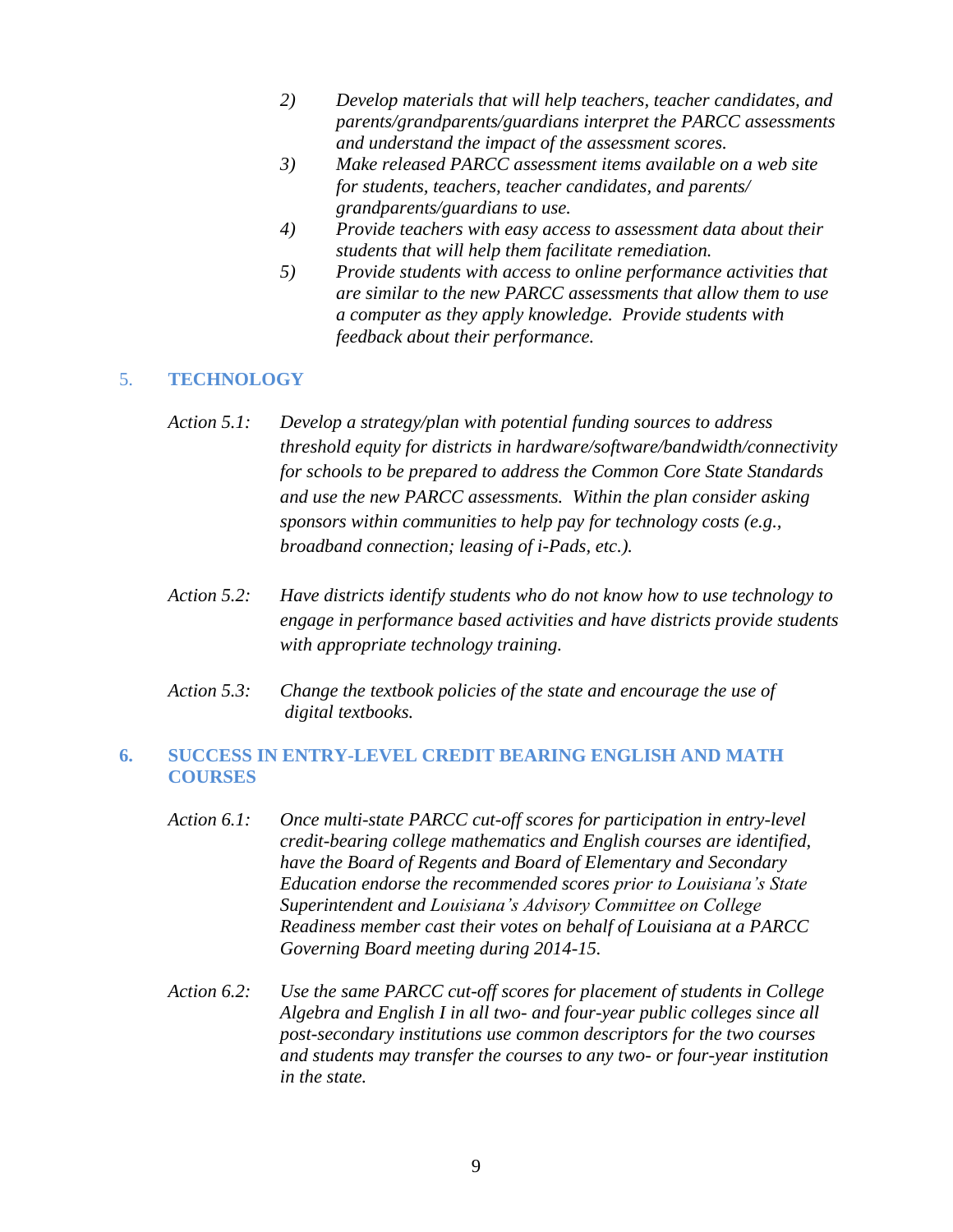*Action 6.3: Develop a clear set of steps for schools to follow when PARCC assessments and ACT scores are used by middle and high schools as an early measure to indicate that students are not on-track to attain the PARCC cut-off scores needed for placement in entry-level credit-bearing English I and mathematics college courses.*

> *As part of the steps, develop options that could be available to students in all districts in Louisiana. The options could include the following:*

- *a) Remedial/developmental courses offered face to face or online to all students in need of additional instruction to attain the appropriate cut-off scores on PARCC assessments, an ACT score of 19 in mathematic, and/or an ACT score of 18 in English for entrance into entry-level credit-bearing college mathematics and English I courses.*
- *b) Assessments and prescriptive modules that are provided online to students which are broken down by mathematical strands and allow students to complete modules just in the assessment area(s) where they demonstrated weaknesses on the PARCC or ACT assessments.*
- *c) "Boot Camp" curriculum that could be used by all teachers in the state to help students review math and/or English concepts prior to taking the PARCC or ACT assessments that could be offered faceto-face or online through the Louisiana Virtual School.*
- *d) Independent computer delivery developmental courses offered during the summer prior to admission to the two- or four-year colleges.*
- *Action 6.4: Align the curriculum within developmental courses at two-year institutions to the new expectations of high school students as they exit high schools and enter colleges after being taught to address the Common Core State Standards.*
- *Action 6.5: Provide high school seniors with a relevant mathematics course during their senior year or enroll the high school seniors in appropriate college mathematics courses to maintain their depth of knowledge about mathematics if they obtain cut-off scores for placement in entry-level credit-bearing mathematics courses on PARCC mathematics assessments by the end of their sophomore or junior year in high school.*
- *Action 6.6: Change state laws and/or policies that:*
	- *a) Impact grade point averages and TOPS eligibility and prevent high school students from graduating from high school with honors due to taking more difficult college level courses while still enrolled in high school.*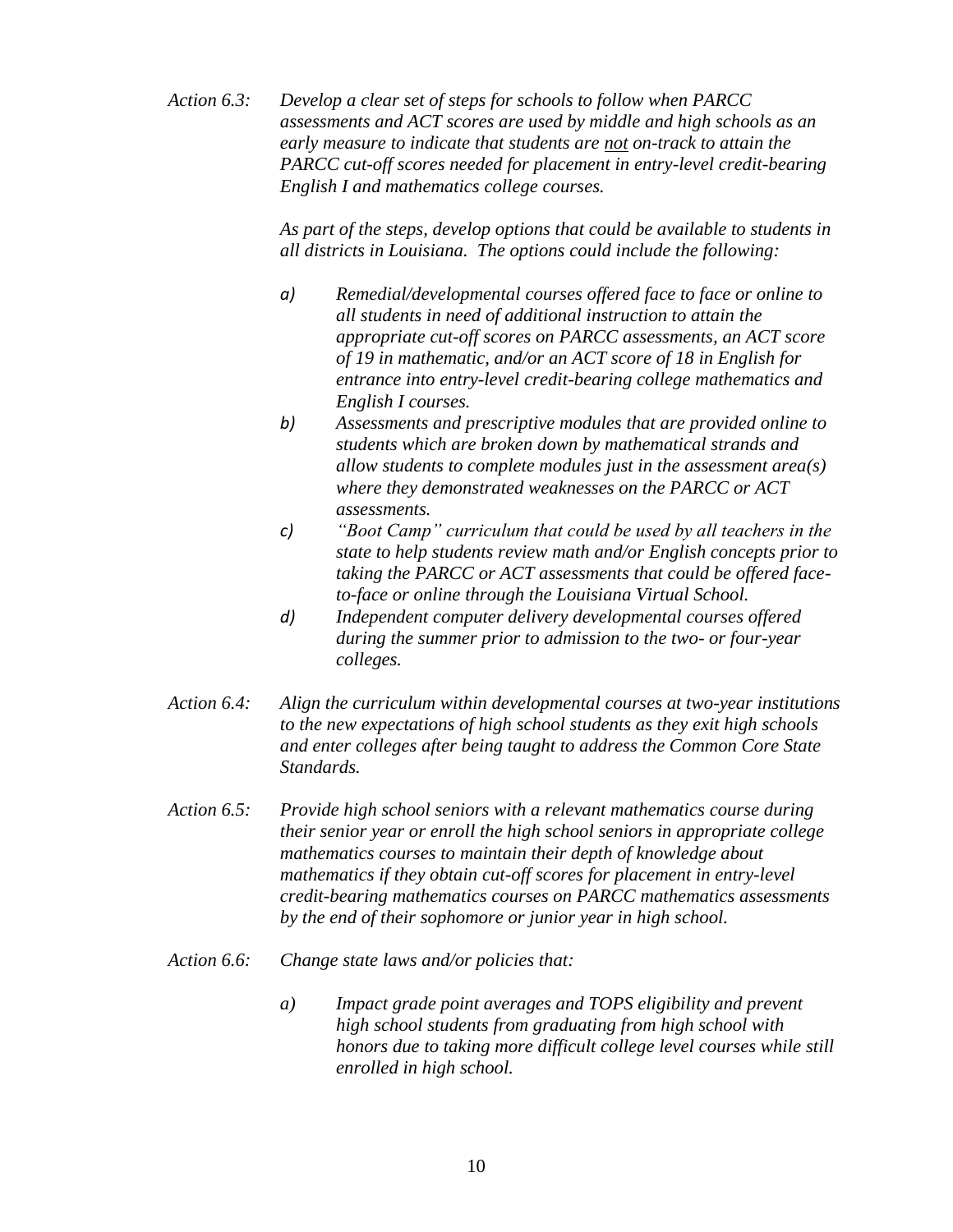*b) Prevent high school students who have attained high levels of academic excellence to start their TOPS eligibility while still enrolled in high school.*

### **RECOMMENDATION #2:**

**Continue to enhance and support existing efforts to prepare students, their families, educators, and the public to successfully address new Common Core State Standards and PARCC assessments to help students be career and college ready.**

## **1. COMMUNICATION**

- *Action 1.1:* The Louisiana Department of Education currently has a toll-free number to respond to general questions about education. *Increase communication about the availability of the toll-free number to answer questions about the Common Core State Standards and new PARCC assessments.*
- *Action 1.2:* The Louisiana Department of Education currently has information on their web site entitled "Frequently Asked Questions: Common Core State Standards and COMPASS." *Develop a modified version of the questions and answers for parents and other non-educators that are less technical.*

## **2. EDUCATOR DEVELOPMENT**

- *Action 2.1:* The Louisiana Department of Education is currently supporting the creation of teams within every school and providing opportunities throughout the year for teachers within the teams to receive training to use new instructional strategies to implement the Common Core State Standards, practice the use of the strategies in their classrooms, and receive additional training to further develop the strategies. *Have state and district personnel continue to provide the team members with consistent and ongoing professional development with the expectation that they will help other teachers in their schools. Have districts use the team members at each level (primary, middle, and secondary schools) to assist parish wide curriculum leaders in providing focused professional development on Common Core State Standards and teaching practices to all teachers.*
- *Action 2.2:* The Louisiana Department of Education will be preparing evaluators to use a teacher evaluation rubric as they assess teacher effectiveness in addressing the Common Core State Standards. *Continue to refine the training procedures as effective teaching is better understood for the Common Core State Standards to ensure that teachers are being accurately evaluated based upon the Common Core State Standards.*
- *Action 2.3:* The new teacher evaluation system will indicate if students being taught by specific teachers demonstrate less success on PARCC assessments when compared to other teachers within schools. *If weaknesses are*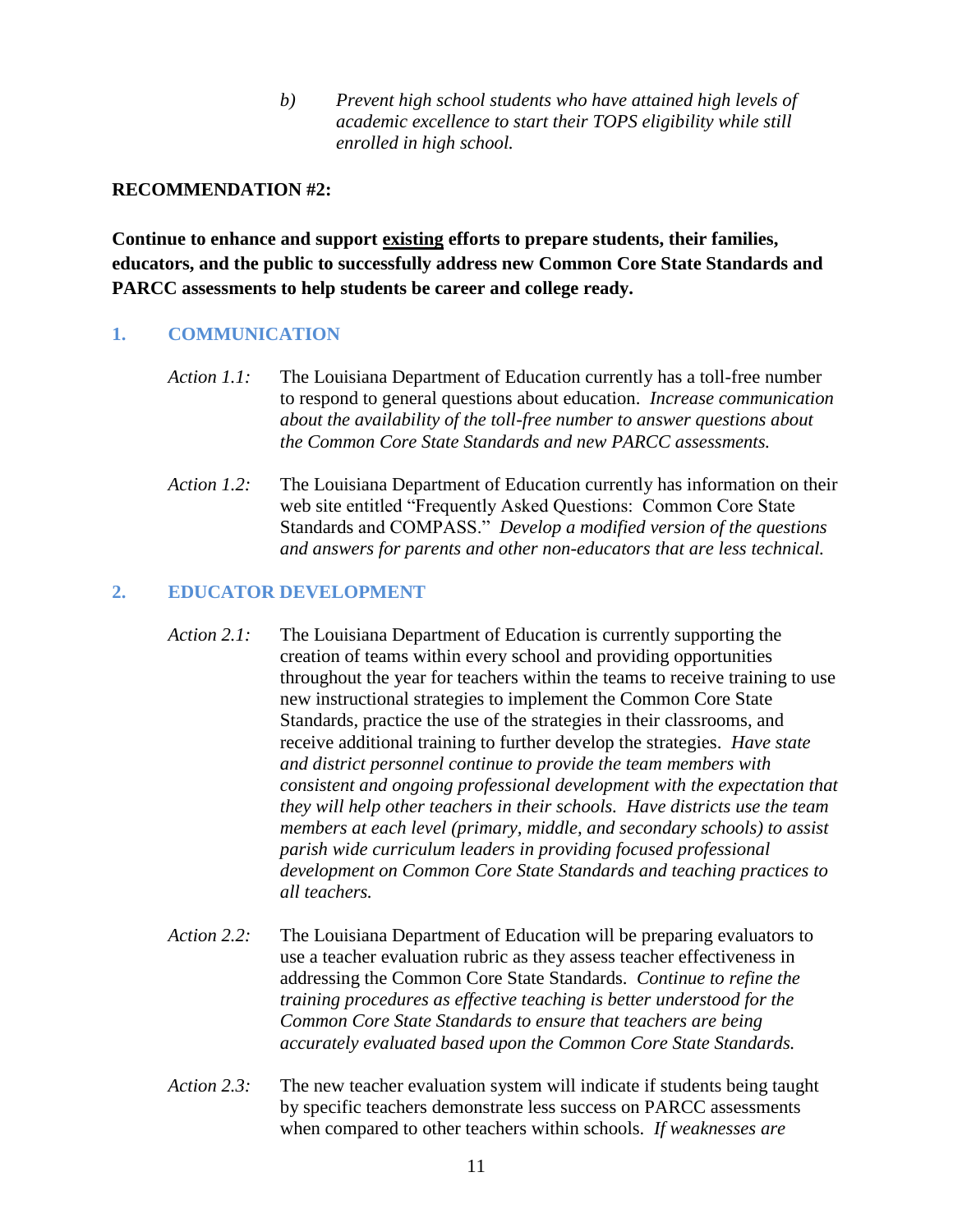*demonstrated, determine if the teachers possess the necessary depth of knowledge about the content area (e.g., mathematics) to teach to the new standards. If they do not, provide the teachers with focused instruction to acquire deep knowledge about the specific content area (e.g., mathematics).* 

*Action 2.4:* Through involvement within their PARCC Campus Leadership Teams, all two- and four-year universities are currently enhancing the teacher preparation curriculum within the Colleges of Education and Colleges of Arts/Sciences/Humanities to prepare new teachers to effectively address the Common Core State Standards, Compass, and new PARCC assessments. *Continue to support this work and provide university faculty and staff with the necessary professional development and resources for teacher candidates to learn to engage students in performance-based learning activities that allow students to use technology and higher level thinking skills while demonstrating understanding of specific content areas.*

### 3. **TECHNOLOGY**

- *Action 3.1:* The Louisiana Department of Education is currently surveying all schools and districts in the state to determine their access to hardware, software, technology resources, and bandwidth to utilize technology in learning tasks and implement the new PARCC assessments and develop plans to address identified needs. *Use the data from the surveys to identify schools that lack the necessary resources and identify a process to help the schools attain the necessary infrastructure for their students to be prepared to demonstrate knowledge on the new assessments.*
- *Action 3.2*: High school students in Louisiana currently have access to college level courses within their high schools through the use of technology. *Provide high school students with greater access to information about available college level courses.*

## **4. SUCCESS IN ENTRY-LEVEL CREDIT BEARING ENGLISH AND MATH COURSES**

*Action 4.1:* The Board of Regents is currently working with all two- and four-year colleges as PARCC Campus Leadership Teams are identifying core competencies that high school students need to demonstrate when passing the new PARCC assessments for placement and success in College Algebra and English I. PARCC Campus Leadership Team members will meet during June 2012 to reach consensus on statewide critical core competencies. K-12 educators are working with the teams. The teams will be doing similar work next year to examine placement in Contemporary Math, Applied Algebra for College Students, and Introductory Statistics. *Once the critical core competencies have been identified, develop and implement a process for the critical core competencies to be communicated to all school districts in the state.*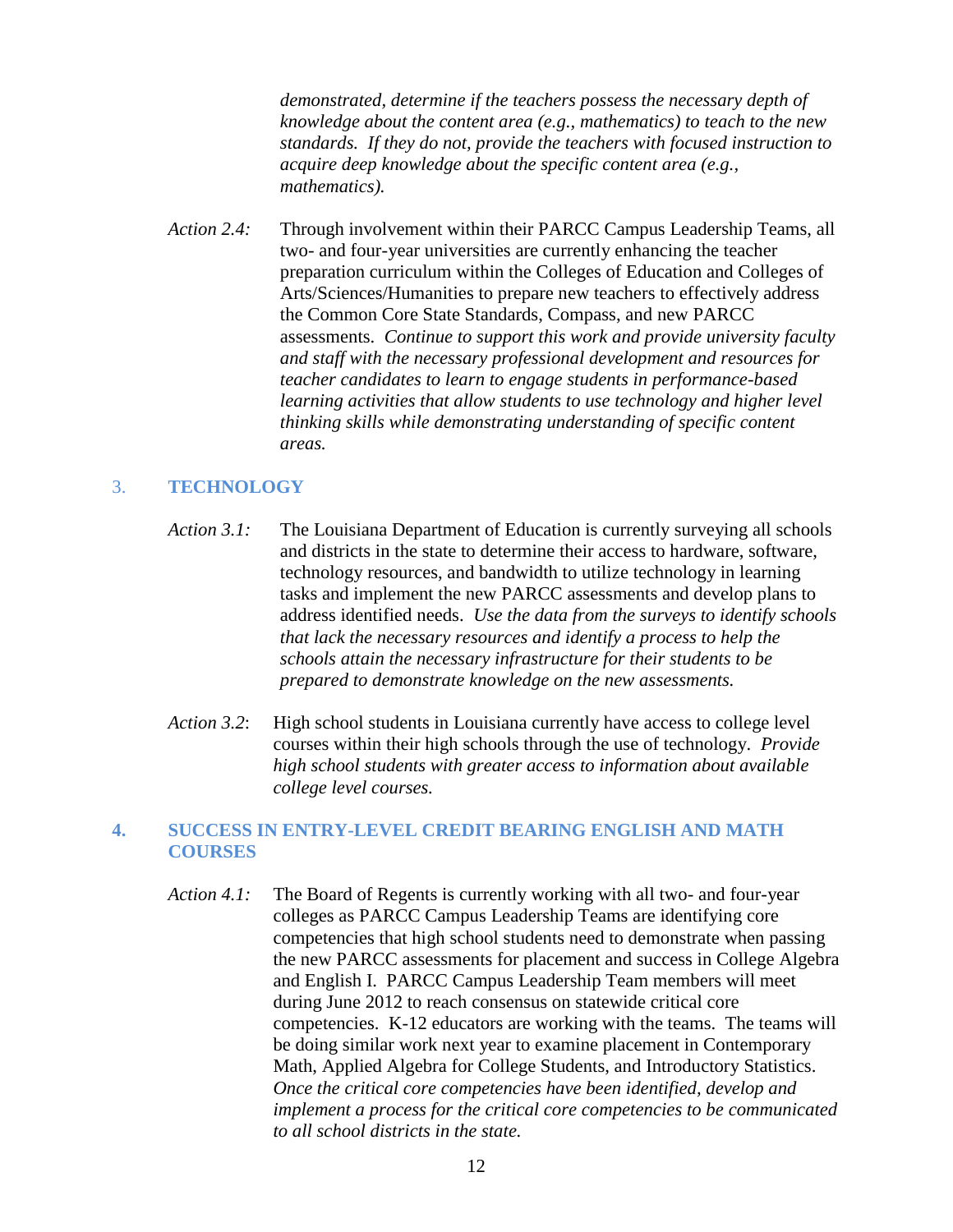- *Action 4.2:* Policies already exist for students to enroll in college level courses while attending high school. *Have two- and four-year colleges develop and disseminate materials that fully inform high school students about the process and courses that can be taken for dual enrollment.*
- *Action 4.3:* High school students in some districts are allowed to take an entry-level credit-bearing English I college course during their senior year in school. However, high school seniors in other districts may not. *Identify barriers that prevent high school seniors from taking English I during their senior year, and identify strategies that will allow high school seniors to overcome those barriers.*
- *Action 4.4:* All districts in Louisiana are currently required to provide high school students with access to Advanced Placement courses. *Provide support for school districts to offer Advanced Placement courses in a variety of subjects at each high school in each district.*
- *Action 4.5:* Through course choice, opportunities are available in Louisiana for every high school student to complete a minimum of one post-secondary course at a technical, two-year, or four-year post-secondary institution prior to graduation from high school. *Increase awareness among students and parents/grandparents/ guardians about these opportunities.*
- *Action 4.6:* New legislation will allow MFP dollars to be used for dual enrollment for students to complete post-secondary courses while enrolled in high school. *Publicize opportunities for high school students to have access to dual enrollment in college level courses through MFP funding.*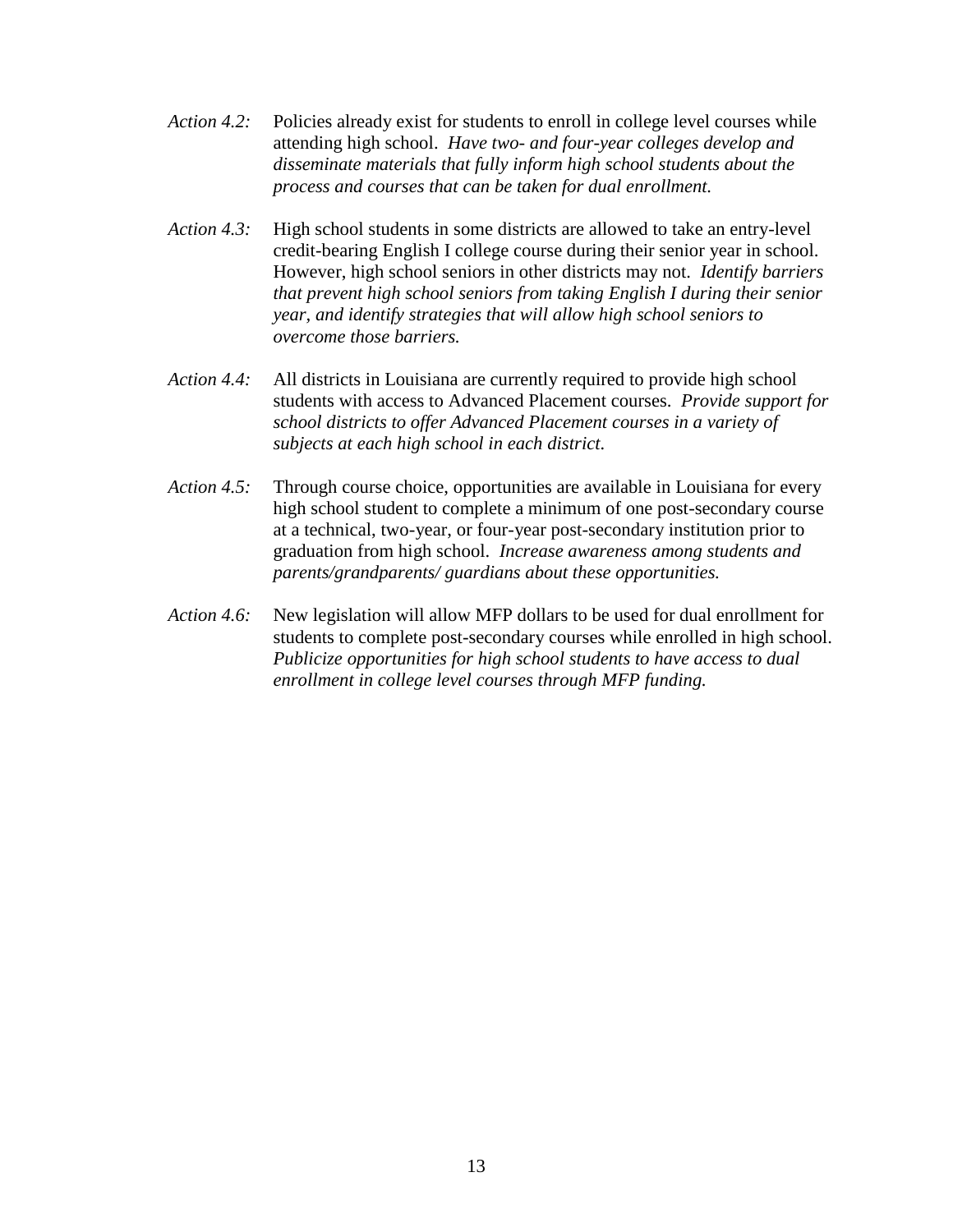## *APPENDIX A*

## *2010-2011 BLUE RIBBON COMMISSION FOR EDUCATIONAL EXCELLENCE MEMBERS*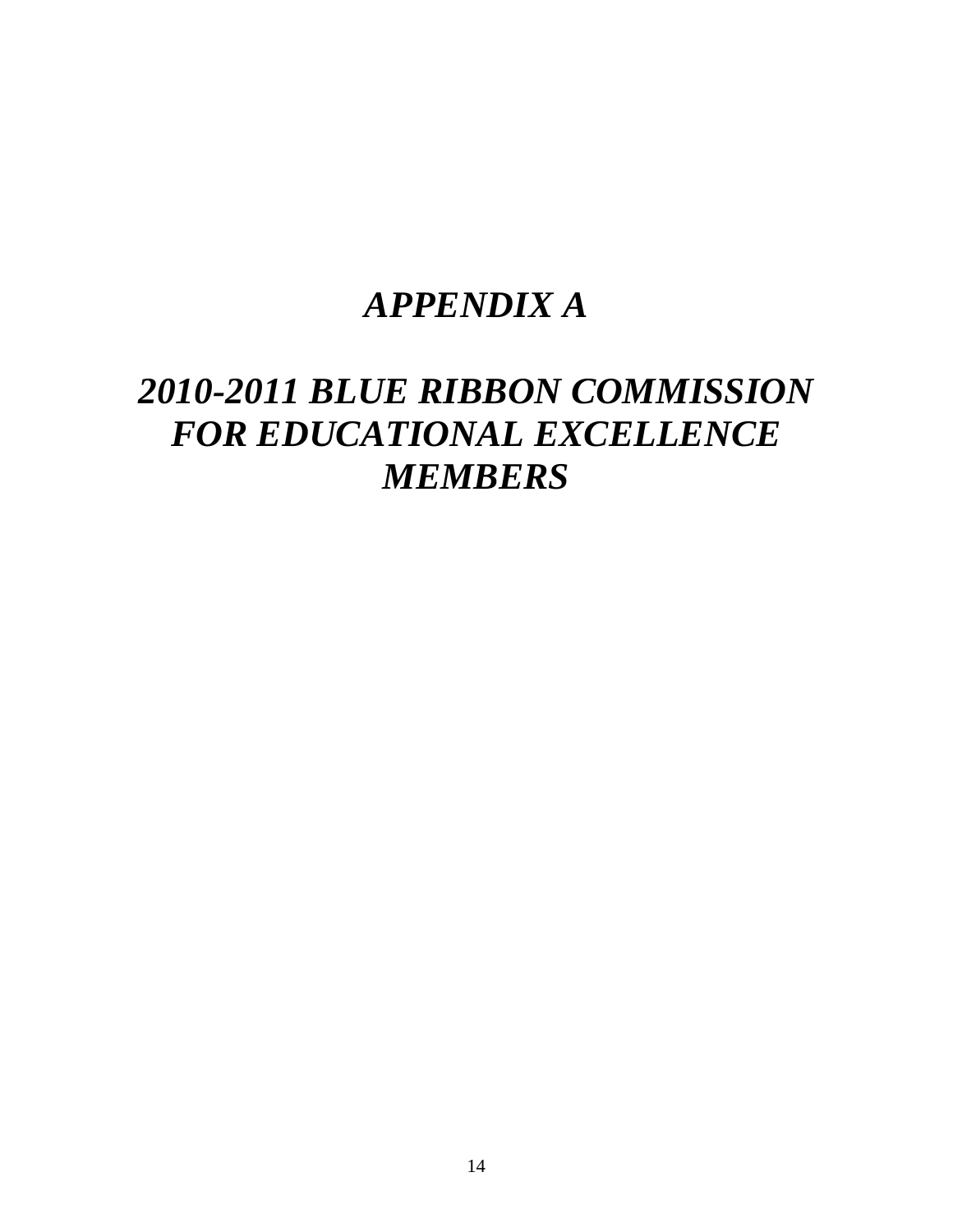

| <b>CHAIRPERSONS</b>             |                                      |                                                                                     |  |
|---------------------------------|--------------------------------------|-------------------------------------------------------------------------------------|--|
| Co-Chairperson                  | Glenny Lee Buquet                    | 1309 Bayou Black Drive; Houma, LA                                                   |  |
|                                 | Board of Elementary and Secondary    | 70360; (TEL) 985-876-5216; (FAX) 985-                                               |  |
|                                 | Education                            | 868-7919;                                                                           |  |
|                                 |                                      | E-mail: glennyleeb@comcast.net                                                      |  |
| Co-Chairperson                  | <b>Charlotte Bollinger</b>           | P. O. Box 250, Lockport, LA 70374;<br>(TEL) 985-532-2554 or 985-226-4153;           |  |
|                                 | <b>Board of Regents</b>              | (FAX) 985-532-7242;                                                                 |  |
|                                 |                                      | E-mail: charlotte@bollingershipyards.com                                            |  |
|                                 | <b>DESIGNATED MEMBERS</b>            |                                                                                     |  |
| <b>Board of Regents</b>         | Victor Stelly                        | 2375 Fawn Ridge, Lake Charles, LA 70611;                                            |  |
|                                 | <b>Board of Regents</b>              | (TEL) 337-855-7955 or 337-802-1388;                                                 |  |
|                                 |                                      | (FAX) 337-855-7955;                                                                 |  |
|                                 |                                      | E-mail: tvic@camtel.net                                                             |  |
| Board of Elementary and         | Penny Dastugue                       | 10 Serenity Drive, Mandeville, LA 70471                                             |  |
| Secondary Education             | President                            | (TEL) 225-342-5840; (FAX) 225-342-5843;                                             |  |
|                                 |                                      | E-mail: sbese@la.gov or                                                             |  |
|                                 |                                      | penny.dastugue@att.net                                                              |  |
| Governor's Designee             | <b>Russell Armstrong</b>             | Office of the Governor                                                              |  |
|                                 | Policy Advisor                       | P.O. Box 94004                                                                      |  |
|                                 |                                      | Baton Rouge, LA 70804                                                               |  |
|                                 |                                      | (TEL) 225-342-6160;                                                                 |  |
|                                 |                                      | E-mail: russell.armstrong@la.gov                                                    |  |
| President of the Senate         | Senator Conrad Appel                 | P. O. Box 94183, Baton Rouge, LA 70804;                                             |  |
| Designee                        | Chairman                             | (TEL) 225-342-6090 (Capitol) or 225-342-                                            |  |
|                                 | <b>Senate Education Committee</b>    | 2040 or 504-838-5550;                                                               |  |
|                                 |                                      | E-mail: appelc@legis.la.gov                                                         |  |
| Chairperson, House              | Representative Thomas G. Carmody,    | 5916 Fairfield Avenue, Shreveport, LA                                               |  |
| <b>Education Committee</b>      | Jr.                                  | 71106:                                                                              |  |
|                                 | <b>State Representative</b>          | (TEL) 318-862-9956; (FAX) 318-862-9958;                                             |  |
|                                 |                                      | E-mail: carmodyt@legis.la.gov                                                       |  |
| Commissioner of Higher          | Jim Purcell                          | 1201 North Third Street, Suite 6-200, Baton                                         |  |
| Education                       | Louisiana Board of Regents           | Rouge, LA 70802 or P. O. Box 3677, Baton                                            |  |
|                                 |                                      | Rouge, LA 70821-3677; (TEL) 225-342-                                                |  |
|                                 |                                      | 4253 or 225-247-2674; (FAX) 225-342-9318;                                           |  |
| State Superintendent of         | John White                           | E-mail: jim.purcell@la.gov<br>1201 North Third Street, 5 <sup>th</sup> Floor, Baton |  |
| Education                       | State Superintendent of Education    | Rouge, LA 70802 or P. O. Box 94064, Baton                                           |  |
|                                 | Louisiana Department of Education    | Rouge, LA 70804; (TEL) 225-342-3602 or                                              |  |
|                                 |                                      | 225-342-3607; (FAX) 225-342-7316;                                                   |  |
|                                 |                                      | E-mail: ollie.tyler@la.gov                                                          |  |
|                                 | MEMBERS SELECTED BY BOARD OF REGENTS |                                                                                     |  |
| Louisiana Community &           | Derrick Manns                        | Louisiana Community & Technical College                                             |  |
| <b>Technical College System</b> | Director of Educational Programs     | System, 265 South Foster Drive, Baton                                               |  |
|                                 |                                      | Rouge, LA 70806; (TEL) 225-308-4422;                                                |  |
|                                 |                                      | (FAX) 225-925-7539;                                                                 |  |
|                                 |                                      | E-mail: dmanns@lctcs.edu                                                            |  |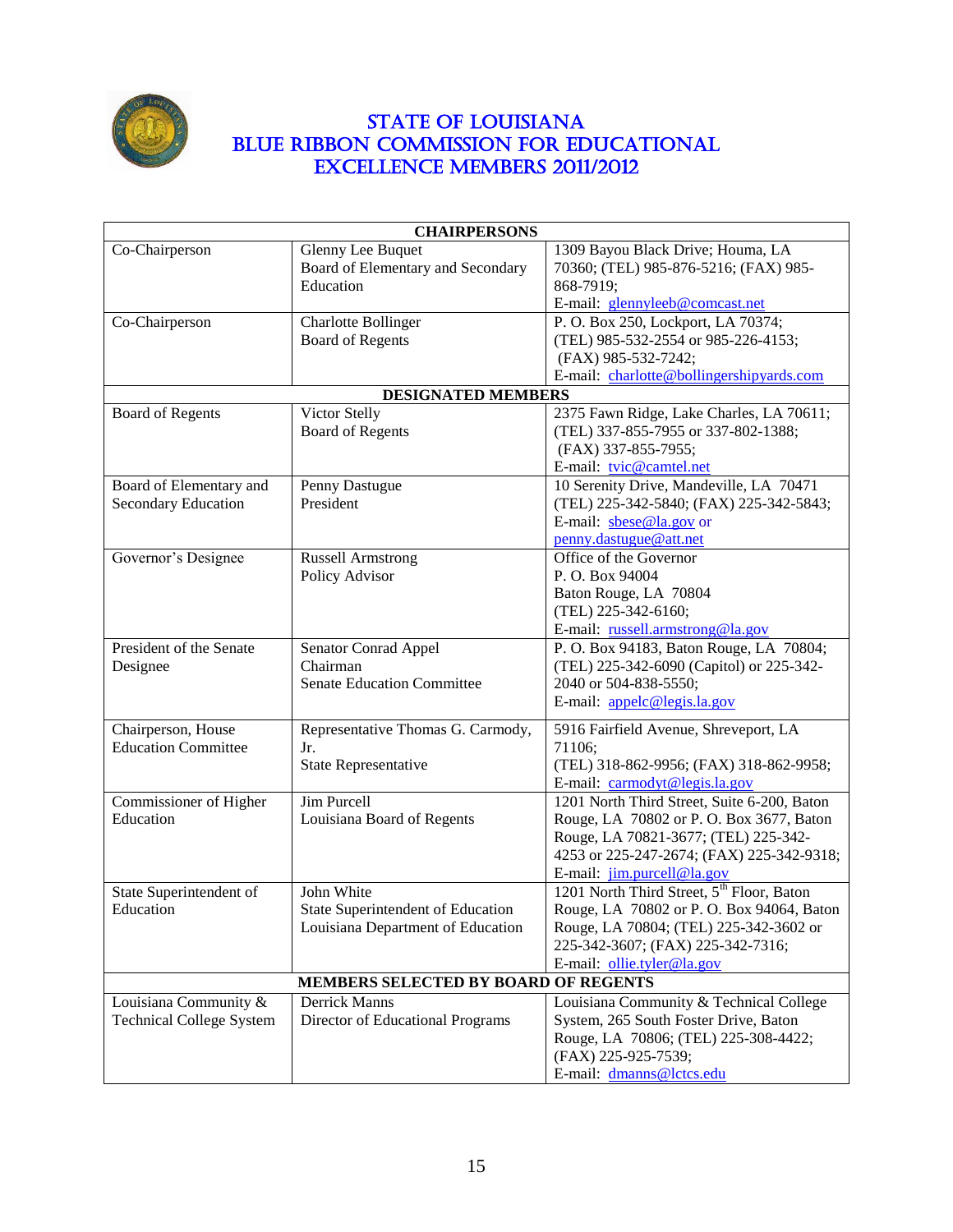

| MEMBERS SELECTED BY BOARD OF REGENTS (CONT'D.) |                                         |                                                                |  |
|------------------------------------------------|-----------------------------------------|----------------------------------------------------------------|--|
| <b>University System President</b>             | <b>Beatrice Baldwin</b>                 | University of Louisiana System, 1201                           |  |
| Representative                                 | Vice President for Research and         | North Third Street, Suite 7-300, Baton                         |  |
|                                                | Performance Assessment                  | Rouge, LA 70802; (TEL) 225-342-6950                            |  |
|                                                | Designee                                | or 225-333-7994;                                               |  |
|                                                |                                         | (FAX) 225-342-6473;                                            |  |
|                                                |                                         | E-mail: bbaldwin@uls.state.la.us                               |  |
| <b>University Provost</b>                      | Kenneth Rea                             | Louisiana Tech University, P. O. Box                           |  |
|                                                | Vice President for Academic Affairs     | 3188, Ruston, LA 71272; (TEL) 318-                             |  |
|                                                |                                         | 257-4262;                                                      |  |
|                                                |                                         | (FAX) 318-257-4153;                                            |  |
|                                                |                                         | E-mail: rea@latech.edu                                         |  |
| <b>University Deans</b>                        | Wayne Fetter                            | McNeese State University, P. O. Box                            |  |
|                                                | Dean                                    | 93255, Lake Charles, LA 70609; (TEL)                           |  |
|                                                | <b>Burton College of Education</b>      | 337-475-5433 or 337-475-5432; (FAX)                            |  |
|                                                |                                         | 337-475-5467;                                                  |  |
|                                                |                                         | E-mail: wfetter@McNeese.edu                                    |  |
|                                                | Rosalind Pijeaux Hale                   |                                                                |  |
|                                                | Department                              | Xavier University of Louisiana, 1 Drexel                       |  |
|                                                | Chairperson/Professor/NCATE             | Drive, New Orleans, LA 70125; (TEL)                            |  |
|                                                | Coordinator                             | 504-520-7498 OR 504-520-7536; (FAX)                            |  |
|                                                |                                         | 504-520-7909;                                                  |  |
|                                                |                                         | E-mail: rhale@xula.edu                                         |  |
|                                                | <b>Jeffrey Cass</b>                     |                                                                |  |
|                                                | Dean, College of Arts and Sciences      | University of Louisiana at Monroe                              |  |
|                                                |                                         | 700 University Avenue, Admin. 1-49,                            |  |
|                                                |                                         | Monroe, LA 71209; (TEL) 318-342-                               |  |
|                                                |                                         | 1754 or                                                        |  |
|                                                |                                         | 318-737-0507; (FAX) 318-342-1755;                              |  |
|                                                |                                         |                                                                |  |
| <b>University Faculty Members</b>              | Victor Schneider                        | E-mail: jcass@ulm.edu<br>University of Louisiana at Lafayette, |  |
|                                                | Professor of Mathematics                | Department of Mathematics; P. O. Box                           |  |
| (College of<br>Arts/Sciences/Humanities &      |                                         |                                                                |  |
|                                                | College of Arts/Sciences                | 41010; Lafayette, LA 70504; (TEL) 337-                         |  |
| College of Education)                          |                                         | 482-5295; (FAX) 337-482-5346;                                  |  |
|                                                |                                         | E-mail: vps3252@louisiana.edu                                  |  |
|                                                | Fran Crochet                            |                                                                |  |
|                                                | <b>Associate Professor of Education</b> | Nicholls State University, 126 Polk Hall,                      |  |
|                                                |                                         | Thibodaus, LA 70310; (TEL) 985-448-                            |  |
|                                                |                                         | 4336 or 985-859-3429; (FAX) 985-449-                           |  |
|                                                |                                         | 7157;                                                          |  |
|                                                |                                         | E-mail: fran.crochet@nicholls.edu                              |  |
| Workforce Development                          | Jonathan Augustine                      | 1001 North 23 <sup>rd</sup> Street, P. O. Box 94094,           |  |
| Representative                                 | Deputy Executive Director               | Baton Rouge, LA 70804-9094; (TEL)                              |  |
|                                                | Louisiana Workforce Commission          | 225-342-7837 OR 225-454-7545; (FAX)                            |  |
|                                                |                                         | 225-342-9771;                                                  |  |
|                                                |                                         | E-mail: jaugustine@lwc.la.gov                                  |  |
| Pre-service Teacher                            | <b>Kyle Scott</b>                       | 631 Dauphine Street, Apt. 2, New                               |  |
|                                                | <b>Tulane University</b>                | Orleans, LA; (TEL) 504-231-5292 or                             |  |
|                                                |                                         | 309-242-2674;                                                  |  |
|                                                |                                         | E-mail: kscott5@tulane.edu                                     |  |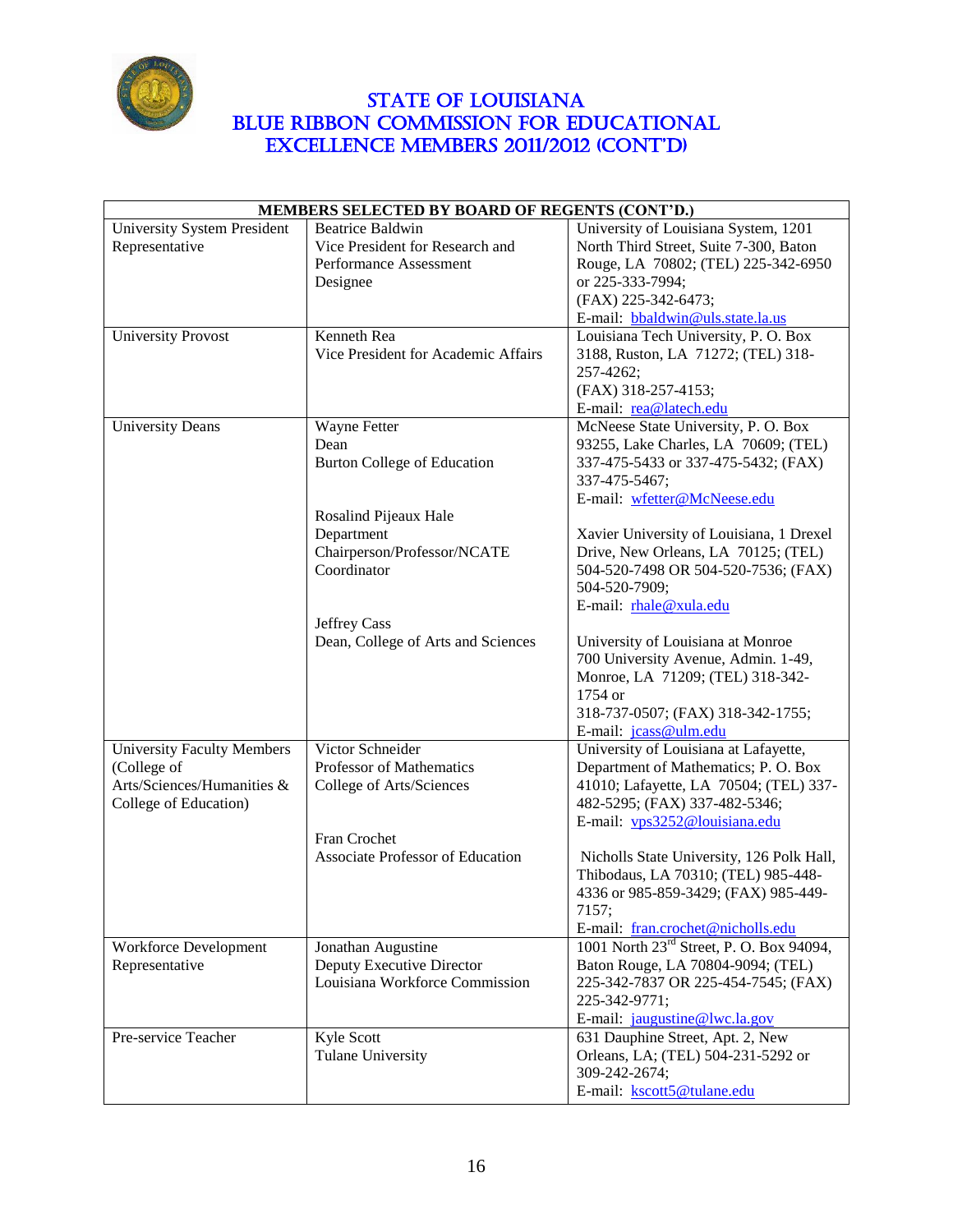

| MEMBERS SELECTED BY BOARD OF ELEMENTARY & SECONDARY EDUCATION |                                                                                              |                                                                                                                                                              |  |
|---------------------------------------------------------------|----------------------------------------------------------------------------------------------|--------------------------------------------------------------------------------------------------------------------------------------------------------------|--|
| District Superintendent<br>- Urban                            | Kathleen Harris<br>Monroe City Schools                                                       | 2006 Tower Drive, Monroe, LA 71201;<br>(TEL) 318-325-0601 Ext. 3002 or 816-305-<br>4337;<br>(FAX) 318-812-3604;<br>E-mail: Kathleen.harris@mcschools.net     |  |
| District Superintendent<br>- Rural                            | Walter Lee<br>DeSoto Parish and<br>Board of Elementary and Secondary<br>Education            | 2007 Urban Dale Street, Shreveport, LA<br>71118; (TEL) 318-872-3993 or 318-510-1111;<br>(FAX) 318-872-1324;<br>E-mail: wlee@desotopsb.com                    |  |
| Elementary Principal of<br>the Year                           | Jacqueline Smith<br>A. A. Nelson Elementary                                                  | 1001 Country Club Road, Lake Charles, LA<br>70605;<br>(TEL)337-217-4790; (FAX) 337-217-4791;<br>E-mail: Jacqueline.smith@cpsb.org                            |  |
| Middle School<br>Principal of the Year                        | Margaret G. Goode<br>Maplewood Middle School                                                 | 4401 Maplewood Drive, Sulphur, LA 70663;<br>(TEL) 337-217-4920 or 337-540-6439; (FAX)<br>337-217-4221;<br>E-mail: Margaret.goode@cpsb.org                    |  |
| <b>High School Principal</b><br>of the Year                   | TO BE DETERMINED                                                                             |                                                                                                                                                              |  |
| <b>Elementary School</b><br>Teacher of the Year               | Tara Soudelier<br>Mulberry Elementary School                                                 | 221 Laurel Drive, Houma, LA 70360;<br>(TEL) 985-872-5687; (FAX) 985-791-5192<br>E-mail: tara.soudelier@tpsd.org or<br>tara.soudelier@yahool.com              |  |
| Middle School Teacher<br>of the Year                          | TO BE DETERMINED                                                                             |                                                                                                                                                              |  |
| High School Teacher of<br>the Year                            | Julie Stephenson<br>Ruston High School                                                       | 900 Bearcat Drive, Ruston, LA 71270;<br>(TEL)318-255-0807 or 318-548-5331; (FAX)<br>318-251-2202; E-mail:<br>jstephensenson@lincolnschools.org               |  |
| Personnel Director                                            | Sametta Brown<br><b>Executive Director of Human</b><br>Resources<br>Recovery School District | 1641 Poland Avenue, New Orleans, LA 70117;<br>(TEL) 504-373-6200, Ext. 20156; or 504-232-<br>4016:<br>(FAX) 504-308-3612;<br>E-mail: Sametta.Brown@RSDLA.NET |  |
| <b>School Board Member</b>                                    | Vickie P. Krutzer<br>Monroe City School Board Member                                         | 3018 River Oaks Drive, Monroe, LA 71201;<br>(TEL) 318-388-1686 or 318-348-2227; (FAX)<br>318-361-0435;<br>E-mail: Vickie.krutzer@gmail.com                   |  |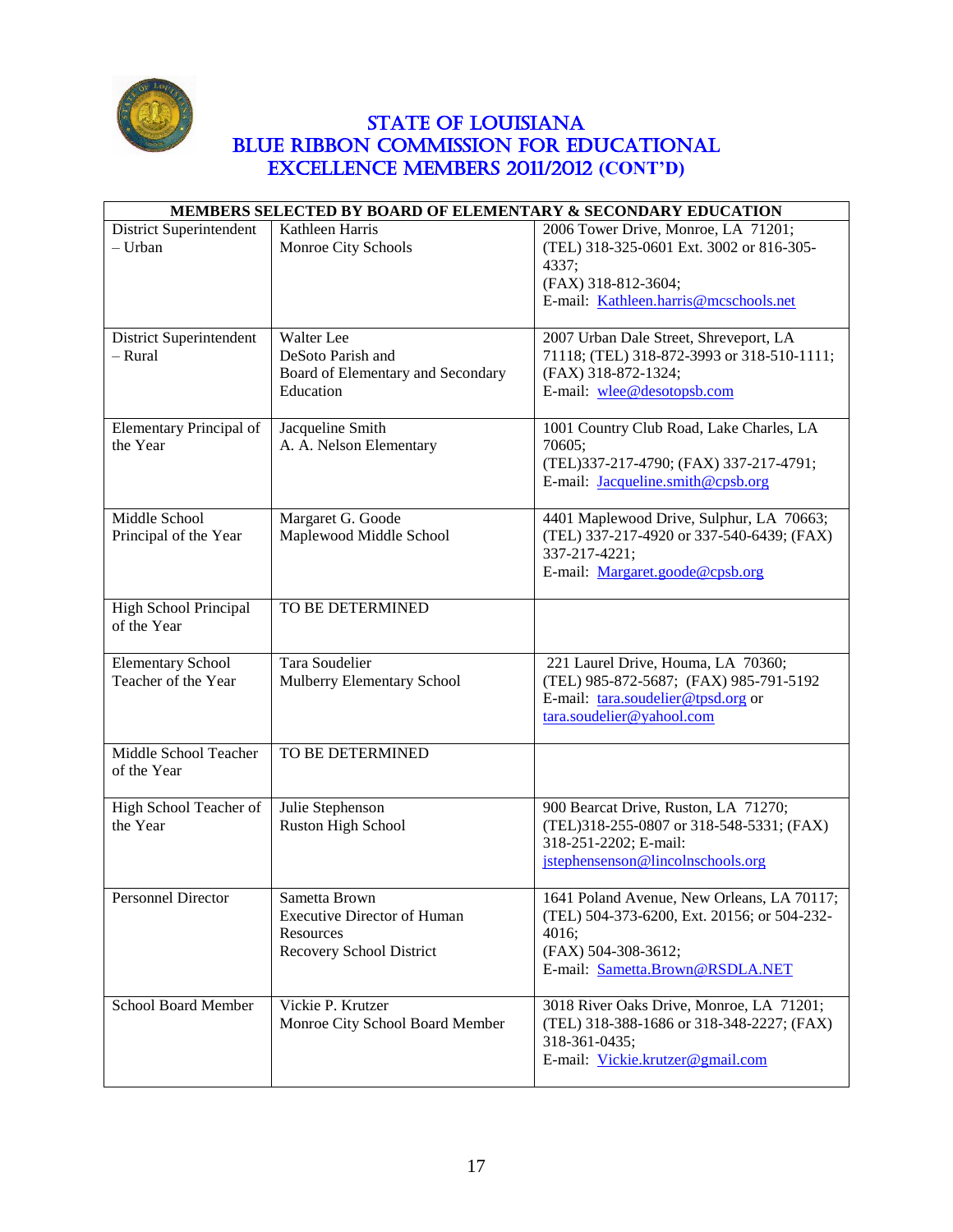

| <b>COMMUNITY REPRESENTATIVES SELECTED BY THE</b><br><b>BOARD OF REGENTS &amp; BOARD OF ELEMENTARY AND SECONDARY EDUCATION</b> |                                                                                                                                                                                                                                                                                                                              |                                                                                                                                                                                                                                                                                                                  |  |
|-------------------------------------------------------------------------------------------------------------------------------|------------------------------------------------------------------------------------------------------------------------------------------------------------------------------------------------------------------------------------------------------------------------------------------------------------------------------|------------------------------------------------------------------------------------------------------------------------------------------------------------------------------------------------------------------------------------------------------------------------------------------------------------------|--|
| <b>Topic Specialists</b>                                                                                                      | <b>Higher Education Topic Specialist</b><br>Frank Neubrander<br>Professor<br>Department of Mathematics                                                                                                                                                                                                                       | Louisiana State University and A&M<br>College, Baton Rouge, LA 70803; (TEL)<br>225-578-7677 or 225-772-7252; (FAX)<br>225-5787677;<br>E-mail: neubrand@math.lsu.edu                                                                                                                                              |  |
|                                                                                                                               | K-12 Topic Specialist<br>Linda Greene<br>ELA Curriculum Supervisor for 6-12<br>St. Tammany Parish School Syste                                                                                                                                                                                                               | Jefferson East Building<br>227 North Jefferson<br>Covington, LA 70433<br>(TEL) 985-845-1888 Est. 308; (FAX)<br>985-789-0888;<br>E-mail: linda.greene2@stpsb.org                                                                                                                                                  |  |
| Community<br>Representatives                                                                                                  | <b>Brigitte Nieland</b><br>Vice President, Communications &<br>Director Education and Workforce<br>Development Council<br>Louisiana Association of Business and<br>Industry<br><b>Sharen Pender</b><br><b>LA Parent Teacher Association</b>                                                                                  | P.O. Box 80258, Baton Rouge, LA<br>70898-0258; (TEL) 225-928-5388 or 225-<br>603-5668; (FAX) 225-929-6054;<br>E-mail: brigitten@labi.org<br>57155 Pace Street, Slidell, LA 70461;<br>(TEL) 225-927-7382 or 985-781-6002 or<br>985-640-0556;<br>E-mail: <i>laptapresident@yahoo.com</i> or<br>lapta@bellsouth.net |  |
|                                                                                                                               | Kerry Davidson<br><b>Grant Generator</b><br>Deputy Director and LaSIP/LA GEAR<br><b>UP Project Director</b><br>Kwame Asante<br>National Association for the<br>Advancement of Colored People<br>(NAACP) Louisiana State Conference<br><b>Education Committee</b><br>TO BE DETERMINED<br>Representative of State Associations | 1201 North Third Street, Suite 6-200;<br>Baton Rouge, LA 70802; (TEL) 225-342-<br>4253; (FAX) 225-342-3371;<br>E-mail: Davidson@laregents.org<br>1150 Florida Boulevard, Baton Rouge,<br>LA 70802; (TEL) 225-214-7804 or 225-<br>205-0572; (FAX) 225-214-7801;<br>E-mail: kasantel@cox.net                       |  |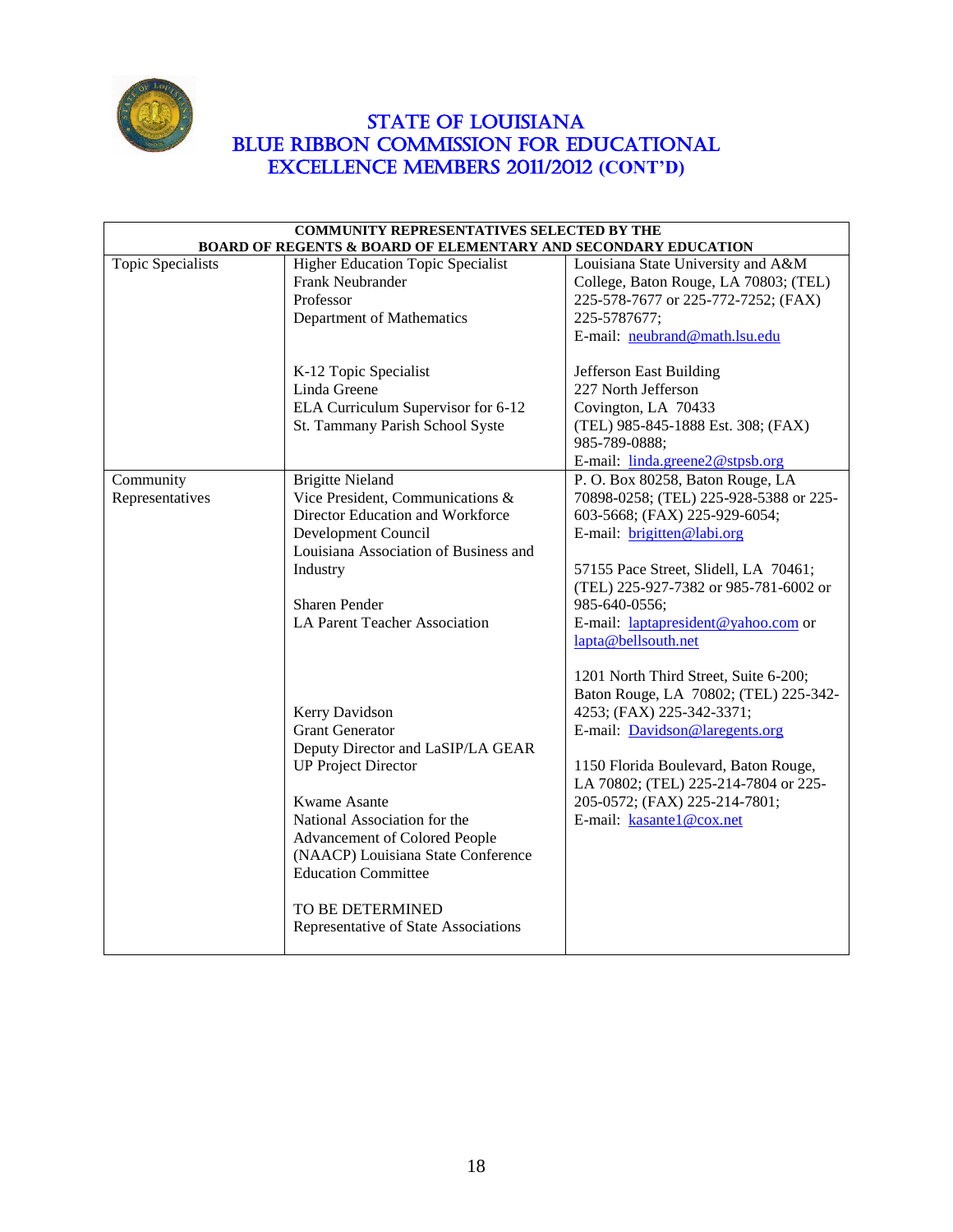

## **STAFF SUPPORT**

| <b>AGENCIES</b>                                | <b>NAMES</b>                                                                                          | <b>ADDRESSES &amp; TELEPHONE NUMBERS</b>                                                                                                                                                      |  |
|------------------------------------------------|-------------------------------------------------------------------------------------------------------|-----------------------------------------------------------------------------------------------------------------------------------------------------------------------------------------------|--|
| Board of Regents                               | Jeanne M. Burns<br>Associate Commissioner for<br><b>Teacher Education Initiatives</b>                 | Board of Regents, Claiborne Building, 1201 North<br>Third Street, Suite 6-200, Baton Rouge, LA 70802;<br>(TEL) 225-342-4253; (FAX) 225-342-3371;<br>E-mail: jeanne.burns@la.gov               |  |
| Louisiana Department of<br>Education           | <b>Scott Norton</b><br><b>Assistant Superintendent</b><br>Standards, Assessments, &<br>Accountability | Louisiana Department of Education, P. O. Box<br>94064, Baton Rouge, LA 70804-9064; (TEL) 225-<br>342-1308;<br>E-mail: scott.norton@la.gov                                                     |  |
| Board of Elementary and<br>Secondary Education | Catherine Pozniak<br><b>Executive Director</b>                                                        | 1201 North Third Street, Suite 5-190 Baton Rouge,<br>LA 70802; P. O. Box 94064, Baton Rouge, LA<br>70804-9064:<br>(TEL) 225-342-5840; (FAX) 225-342-5843;<br>E-mail: catherine.pozniak@la.gov |  |
| Board of Regents                               | Linda Marino<br><b>Administrative Assistant</b>                                                       | Board of Regents; 1201 North Third Street, Suite 6-<br>200, Baton Rouge, LA 70802; (TEL) 225-342-<br>4253;<br>(FAX) 225-342-3371;<br>E-mail: Linda.marino@la.gov                              |  |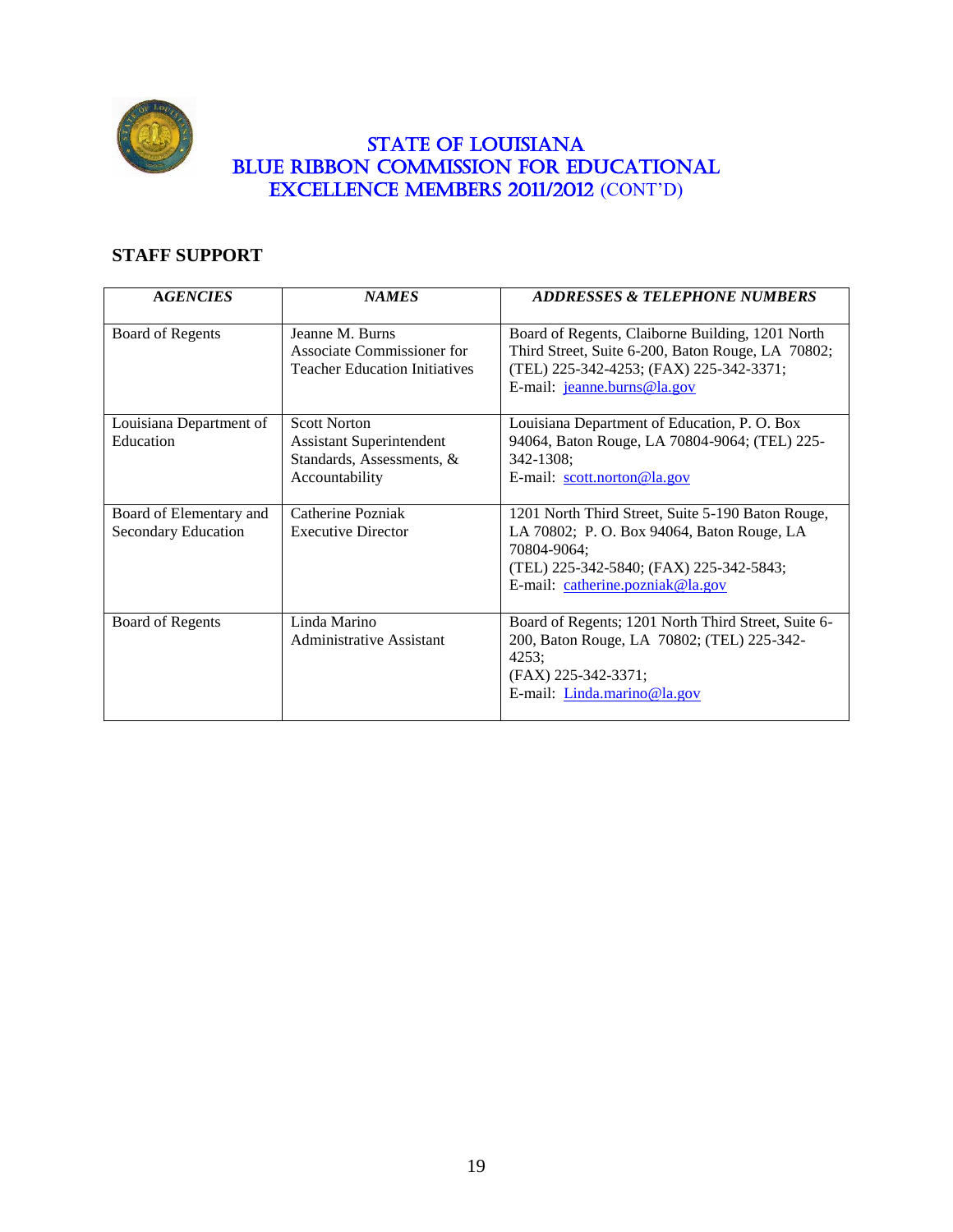## *APPENDIX B*

## *ONE STOP SHOP FOR CCSS, PARCC, & COMPASS RESOURCES*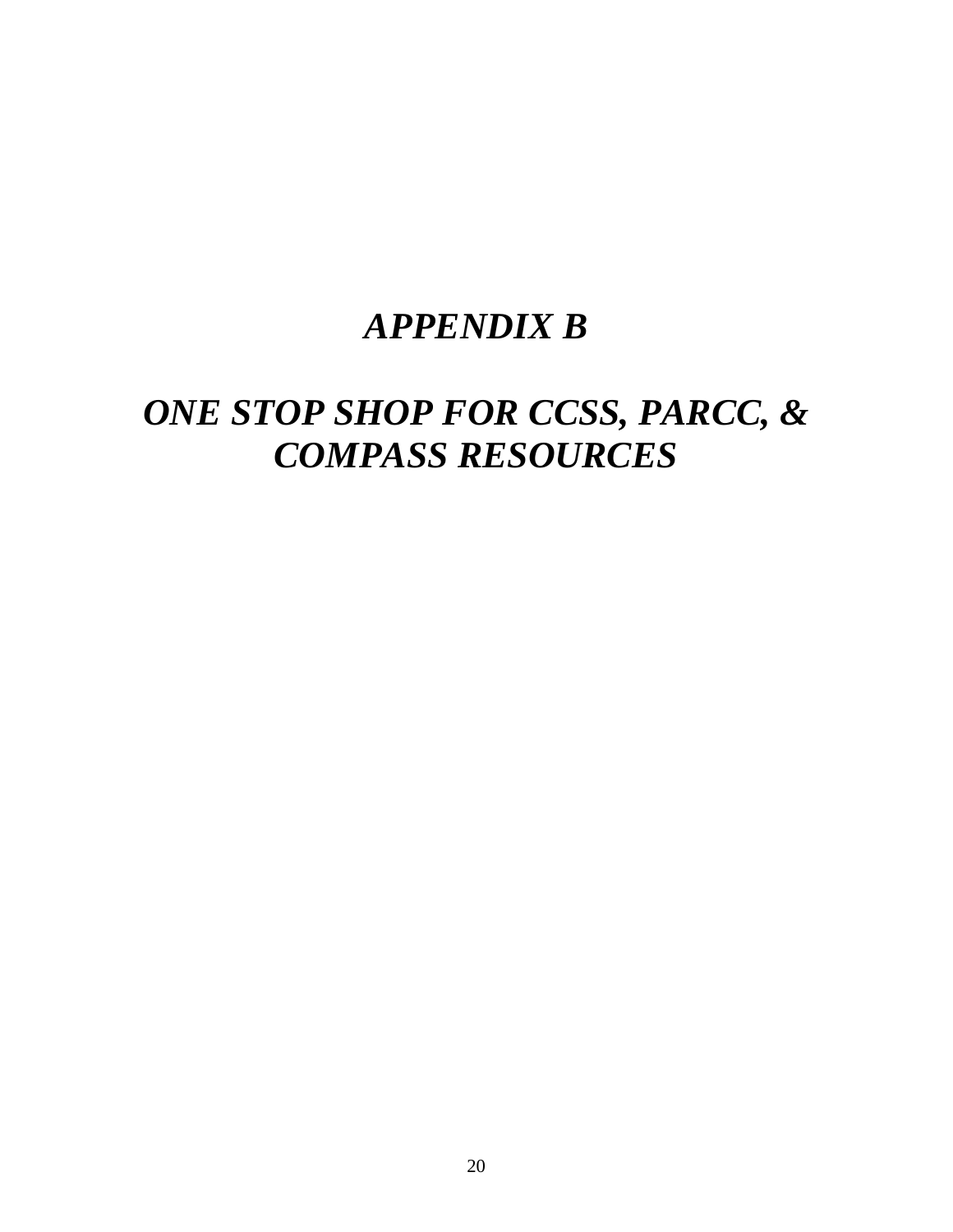### **ONE STOP SHOP FOR CCSS/PARCC/COMPASS RESOURCES AND SUPPORT**

## **A. CCSS, PARCC, Compass Descriptions & State Web Sites**

**1. Common Core State Standards (CCSS):** CCSS are common standards in English and mathematics that have been adopted by the Louisiana Board of Elementary and Secondary Education, 44 other states, and the District of Columbia.

[http://www.doe.state.la.us/topics/common\\_core.html](http://www.doe.state.la.us/topics/common_core.html)

- **2. Partnership for Assessment of Readiness for College and Career (PARCC):**  PARCC is a consortium of 24 states who have received a \$186 million Race to the Top Assessment grant to develop a common set of K-12 assessments in English Language Arts and mathematics that are aligned with the Common Core State Standards. [http://www.doe.state.la.us/topics/common\\_core\\_assessments.html](http://www.doe.state.la.us/topics/common_core_assessments.html)
- **3. Compass:** Compass is an evaluation system developed by Louisiana to assess and evaluate school personnel to comply with Act 54 (2010 Legislative Session)**.** <http://www.doe.state.la.us/compass/>

### **B. Common Core State Standards**

- **1. Common Core State Standards Initiative**: English Language Arts & Literacy in History/Social Studies, Science, and technical Subjects [http://www.corestandards.org/assets/CCSSI\\_ELA%20Standards.pdf](http://www.corestandards.org/assets/CCSSI_ELA%20Standards.pdf)
- **2. Common Core State Standards Initiative:** Mathematics [http://www.corestandards.org/assets/CCSSI\\_Math%20Standards.pdf](http://www.corestandards.org/assets/CCSSI_Math%20Standards.pdf)

### **C. YouTube Videos on the Common Core State Standards**

**1. Hunt Institute:** A YouTube channel featuring over 30 videos about the Common Core State Standards. <http://www.youtube.com/user/TheHuntInstitute>

## **D. Guides to Disseminate to Public about the Common Core State Standards and Assessments**

**1. PTA Parents' Guide to Student Success:** The guides provide an overview of what students will learn by the end of each grade in mathematics and English language arts/literacy once the Common Core State Standards are implemented. Activities that parents can do at home to support their child's learning are provided. <http://www.pta.org/4446.htm>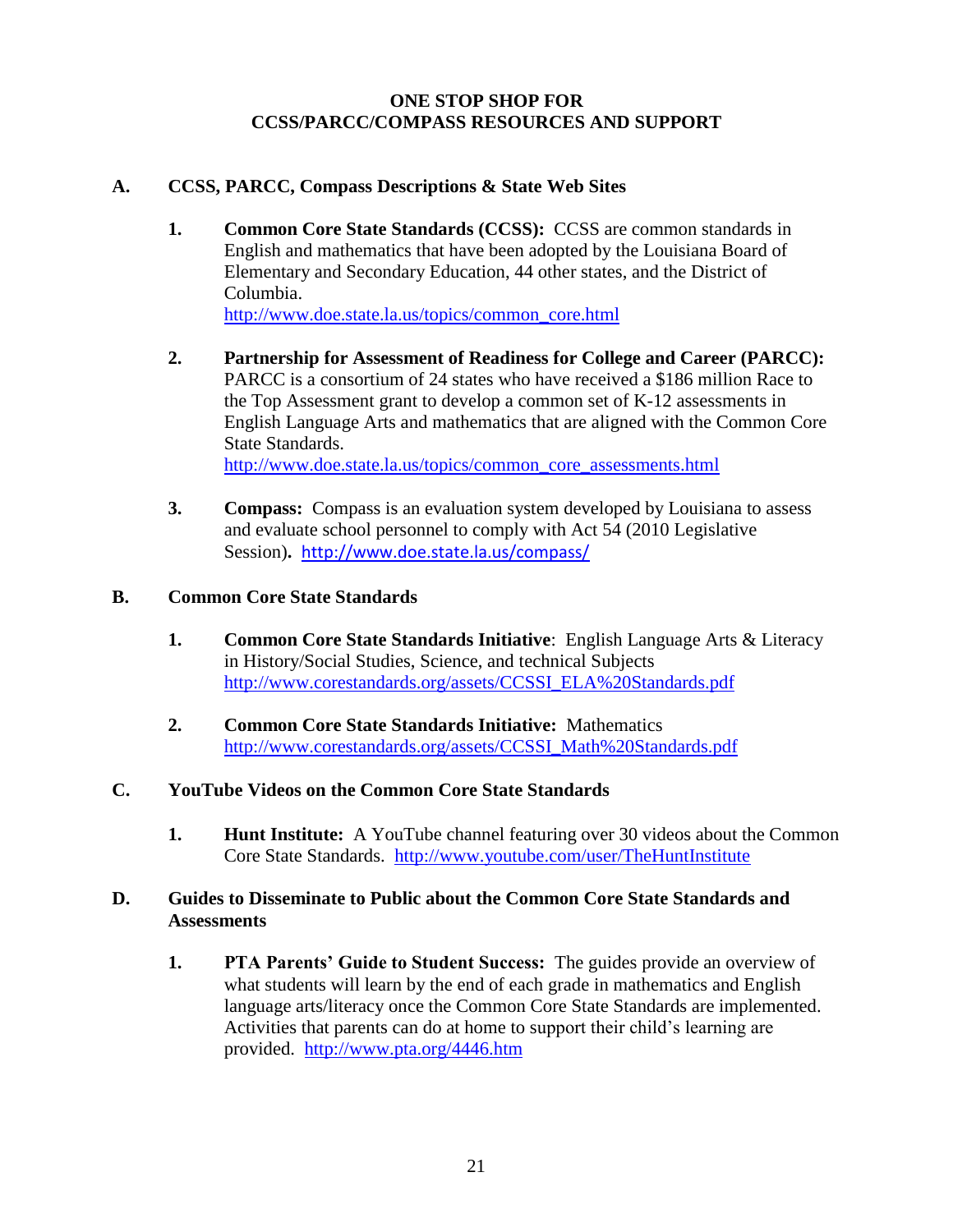**2. Connecting the Dots – Postsecondary's Role in Preparing K-12 Students**: New document published by PARCC to help higher education understand their role regarding the Common Core State Standards and PARCC. [www.achieve.org/connecting-the-dots](https://mailfe.mail.la.gov/owa/redir.aspx?C=6f893ca6749243bd9c0e314a2e750450&URL=http%3a%2f%2fwww.achieve.org%2fconnecting-the-dots)

## **E. Teacher Videos**

- **1. New York Department of Education – Common Core Video Series:** A 15 part series of videos are provided to help educators in New York learn step-bystep how to implement the Common Core for ELA/Literacy and Math in their schools and classrooms. Demonstration lessons using the Common Core State Standards are provided by David Coleman and others in the areas of mathematics and ELA/literacy. <http://www.teachersdomain.org/special/ccvid11/>
- **2. Teaching Channel Common Core Videos**: Videos of teachers in grades K-12 in the content areas of English Language Arts, Math, Science, History/Social Studies, and The Arts. <https://www.teachingchannel.org/videos>
- **3. America Achieves Common Core Classroom Project**: Lesson modules that contain a video of a Common Core lesson, printable lesson plan, resource box of related materials, including exemplars of student work, and filters for teachers to quickly find examples of the Common Core shifts in action. <http://commoncore.americaachieves.org/>

## **F. Professionally-based Social Media Website**

**1. Teaching Channel**: Web site for teachers to view videos, share lessons, share ideas, and interact with other teachers.<https://www.teachingchannel.org/teachers>

## **G. Newsletters**

- **1. Louisiana State Superintendent's Newsletter:** Weekly updates from the Louisiana State Superintendent John White. [http://www.louisianaschools.net/offices/eos/supt\\_correspondence.aspx](http://www.louisianaschools.net/offices/eos/supt_correspondence.aspx)
- **2. PARCC Place Newsletter:** Updates on PARCC's major areas of work, resources, and meetings. It also features contributions from educators across PARCC states sharing their experiences implementing the Common Core State Standards. <http://parcconline.org/parcc-place-newsletter>
- **3. Teaching Channel Newsletter**: Weekly updates on new videos, inspiring lesson plan ideas, and Teaching Channel news. <https://www.teachingchannel.org/newsletters>

## **H. Curriculum Materials**

**1. Frameworks:** Framework(s) for districts to use when purchasing curriculum materials that are aligned with the Common Core State Standards.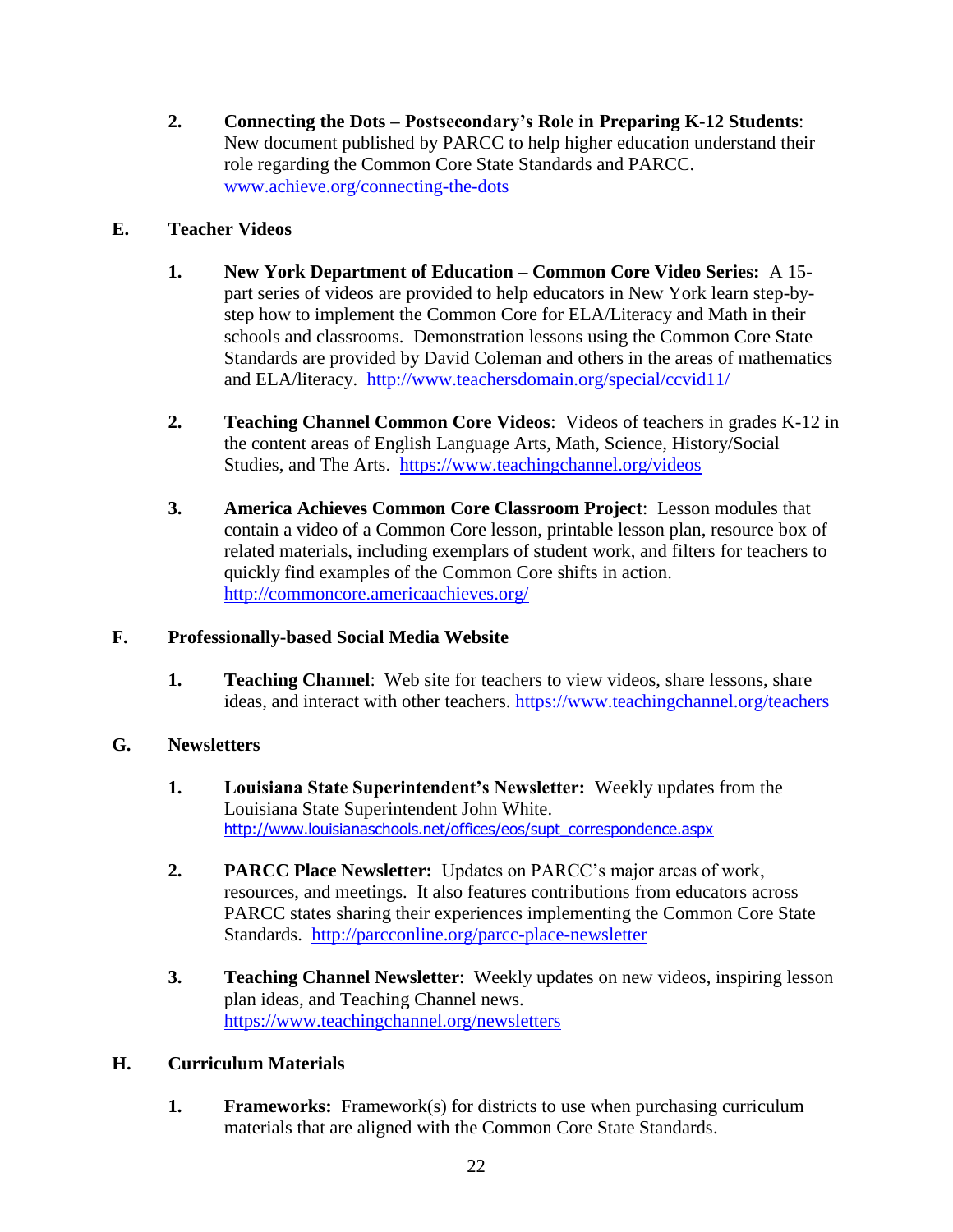- a. **Achieve the Core: Revised Publishers' Criteria for the Common core State Standards in English Language Arts and Literacy, Grades K-2:**  Criteria to examine resources. [http://www.achievethecore.org/downloads/Publishers%20Criteria%20for](http://www.achievethecore.org/downloads/Publishers%20Criteria%20for%20Literacy%20for%20Grades%20K-2.pdf?20120412) [%20Literacy%20for%20Grades%20K-2.pdf?20120412](http://www.achievethecore.org/downloads/Publishers%20Criteria%20for%20Literacy%20for%20Grades%20K-2.pdf?20120412)
- b. **Achieve the Core: Revised Publishers' Criteria for the Common core State Standards in English Language Arts and Literacy, Grades 3-12** Criteria to examine resources. [http://www.achievethecore.org/downloads/Publishers%20Criteria%20for](http://www.achievethecore.org/downloads/Publishers%20Criteria%20for%20Literacy%20for%20Grades%203-12.pdf?20120412) [%20Literacy%20for%20Grades%203-12.pdf?20120412](http://www.achievethecore.org/downloads/Publishers%20Criteria%20for%20Literacy%20for%20Grades%203-12.pdf?20120412)
- 1. **Lesson Plans and Learning Activities**: Lesson plans that are aligned to the Common Core State Standards
	- a. **Illustrative Mathematics Project:** Illustration of the range and types of mathematical work that K-12 students will experience in a faithful implementation of the Common Core State Standards. The site contains the first round of "illustrations" of specific standards with associate classroom tasks and solutions. [http://illustrativemathematics.org](http://illustrativemathematics.org/)

## **I. National/Other State Webinars/Modules on CCSS/PARCC**

- 1. **PARCC CCSS Webinar Series:** Webinar that provides information about the Common Core State Standards.
	- a. **Understanding the Shifts in Common Core State Standards in English**  Language Arts (October 25, 2011) [http://parcconline.org/ccss-webinar](http://parcconline.org/ccss-webinar-series)[series](http://parcconline.org/ccss-webinar-series)
	- b. **Conversation with David Conley** (October 13, 2011) [http://parcconline.org/ccss-webinar-series](http://parcconline.org/ccss-webinar-%09series)
- 2. **National PTA:** Webinar entitled *Using the Parents' Guide to Student Success to Support the Common Core State Standards* to support parent use of the guides <http://www.pta.org/4446.htm>
- 3. **Kentucky Core Academic Standards for Postsecondary Education:** Series of modules created by Kentucky for post-secondary education that addresses the use of the Common Core State Standards in response to their Senate Bill 1. The URL for the web site is the following: <http://kycorestandards.org/resources.aspx>

The three modules are available at the following URL's:

[mms://media.cpe.ky.gov/presentation1;](mms://media.cpe.ky.gov/presentation1) [mms://media.cpe.ky.gov/presentation2;](mms://media.cpe.ky.gov/presentation2) <mms://media.cpe.ky.gov/presentation3>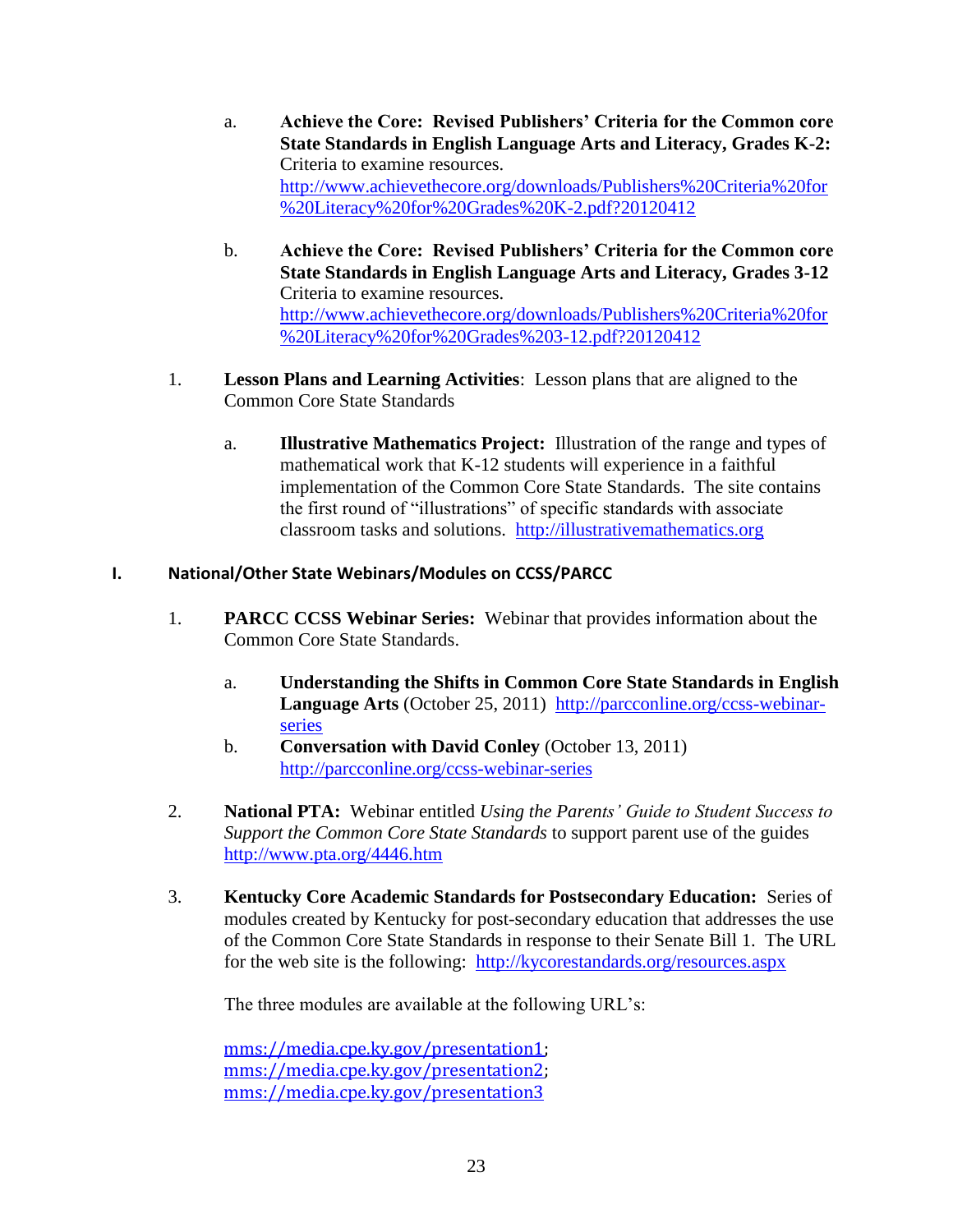## **J. Other State Resources for Common Core State Standards**

- 1. **Arkansas Department of Education**: Resources on the web site pertaining to the Common Core State Standards. [http://arkansased.org/educators/curriculum/common\\_core.html](http://arkansased.org/educators/curriculum/common_core.html)
- 2. **Massachusetts Department of Education**: Resources on the web site pertaining to the Common Core State Standards. <http://www.doe.mass.edu/candi/commoncore/>

## **K. National Organization Resources for Common Core State Standards**

- 1. **Council of Chief State School Officers**: Resources on the web site pertaining to the Common Core State Standards. http://www.ccsso.org/Resources/Programs/The\_Common\_Core\_State\_Standards [Initiative.html](http://www.ccsso.org/Resources/Programs/The_Common_Core_State_Standards_Initiative.html)
- 2. **Education Commission of the States:** Resources on the web site pertaining to the Common Core State Standards. [http://www.ecs-commoncore.org/?page\\_id](http://www.ecs-commoncore.org/?page_id)  $=506$

### **L. Louisiana Resources**

- 1. **Frequently Asked Questions:** Answers to frequently asked questions about Compass and Common Core State Standards. <http://www.betterschoolsla.com/faqs.html>
- 2. **Common Core State Standards and PARCC Resources:** Resources to implement the Common Core State Standards in Louisiana.
	- a. **Implementation Plan:** Copy of the Louisiana Common Core Standards Implementation Plan. [http://www.louisianaschools.net/topics/ccss\\_](http://www.louisianaschools.net/topics/ccss_%20implementation.html)  [implementation.html](http://www.louisianaschools.net/topics/ccss_%20implementation.html)
	- b. **PARCC Assessments Implementation Plan**: Copy of the Partnership for Assessment of Readiness for College and Careers (PARCC) implementation plan for Louisiana. [http://www.doe.state.la.us/topics/parcc\\_assessments.html](http://www.doe.state.la.us/topics/parcc_assessments.html)
	- c. **ELA and Mathematics Crosswalk:** Copy of the ELA and Mathematics Crosswalk Documents and Comparison Reports. [http://www.louisianaschools.net/topics/ccss\\_ela\\_crosswalks.html](http://www.louisianaschools.net/topics/ccss_ela_crosswalks.html)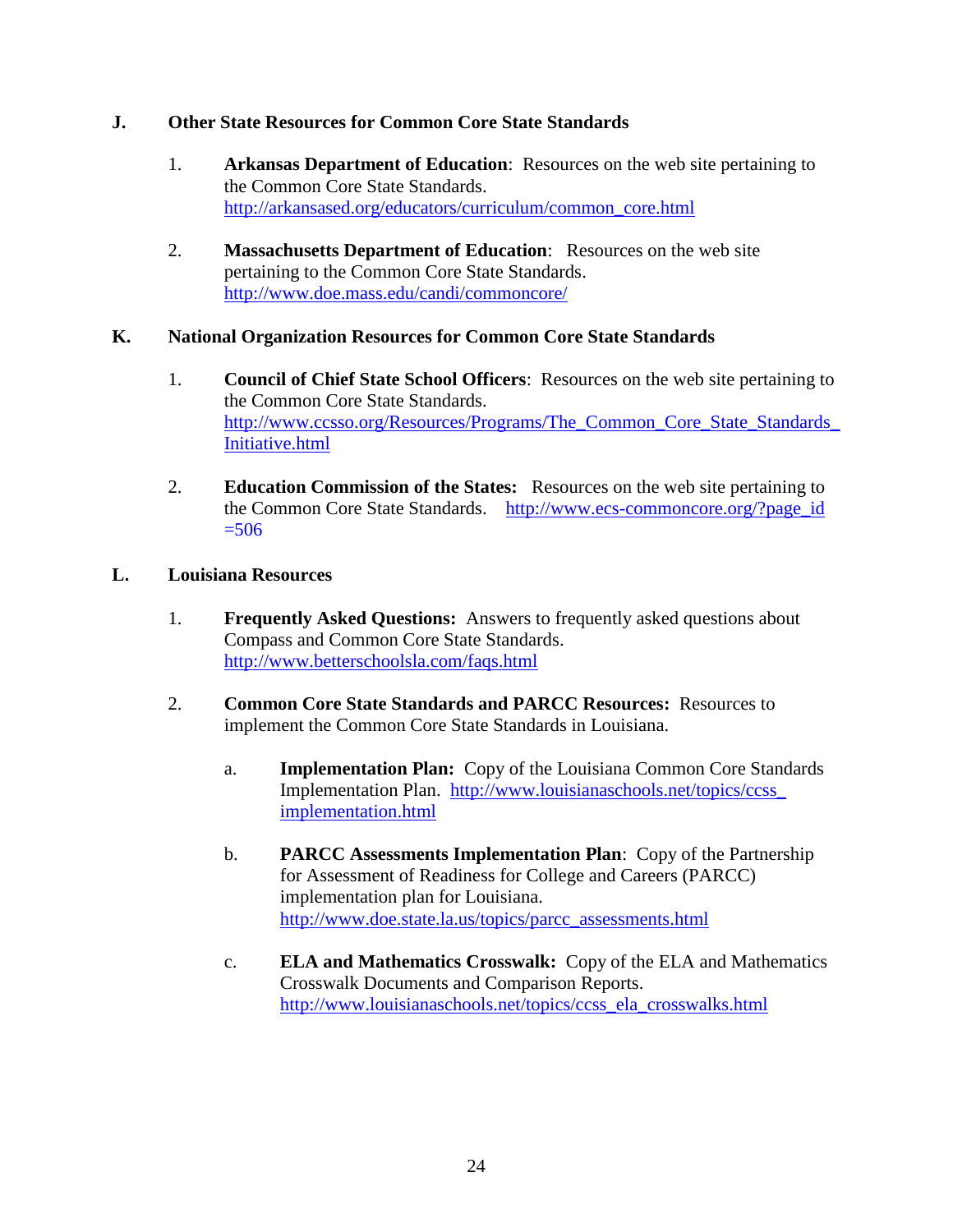- 3. **Compass Resources**: Resources for Louisiana's teacher and leader evaluation system.
	- a. **ACT 54 (Statute):** Legislation for teacher and administrator evaluation system. <http://www.legis.state.la.us/billdata/streamdocument.asp?did=711248>
	- b. **ACT 54 Brochure:** Brochure that explains ACT 54 and teacher/administrator evaluation system. <http://www.doe.state.la.us/compass/>
	- c. **Compass Implementation Timelines:** Timelines to implement Compass. <http://www.louisianaschools.net/lde/uploads/19530.pdf>
	- d. **Louisiana's Teacher Rubric (Abridged Version):** Specific domains and components of *The Framework for Teaching Evaluation Instrument* developed by Charlotte Danielson being used in Louisiana. <http://www.louisianaschools.net/lde/uploads/19570.pdf>
	- e. **Louisiana's Teacher Rubric (Extended Version):** All domains and components of *The Framework for Teaching Evaluation Instrument (2011)* developed by Charlotte Danielson. <http://www.louisianaschools.net/lde/uploads/19571.pdf>
	- f. **Framework for Louisiana's Teaching Rubric:** Complete framework for teaching instrument. <http://www.louisianaschools.net/lde/uploads/19579.pdf>
	- g. **Revised Bulletin 130**. A copy of the Regulations for the Evaluation and Assessment of School Personnel <http://www.louisianaschools.net/lde/uploads/19338.pdf>
	- h. **Establishing Student Learning Goals**. Process to set Student Learning Goals for teachers who teach Non-Tested Grades and Subjects and do not have value-added data. [http://www.louisianaschools.net/compass/sgm\\_nontested.html](http://www.louisianaschools.net/compass/sgm_nontested.html)
	- i. **Value-Added Model.** Process to calculate value-added scores for teachers based upon growth of student learning in Tested Grades. [http://www.louisianaschools.net/compass/sgm\\_testedgrades.html](http://www.louisianaschools.net/compass/sgm_testedgrades.html)
- **4. PowerPoints:** Copies of PowerPoints developed by the State pertaining to Common Core State Standards, PARCC, and Compass.
	- a. **Overview of Louisiana's Implementation of Common Core State Standards** (May 2011) [http://www.louisianaschools.net/topics/ccss\\_implementation.html](http://www.louisianaschools.net/topics/ccss_implementation.html)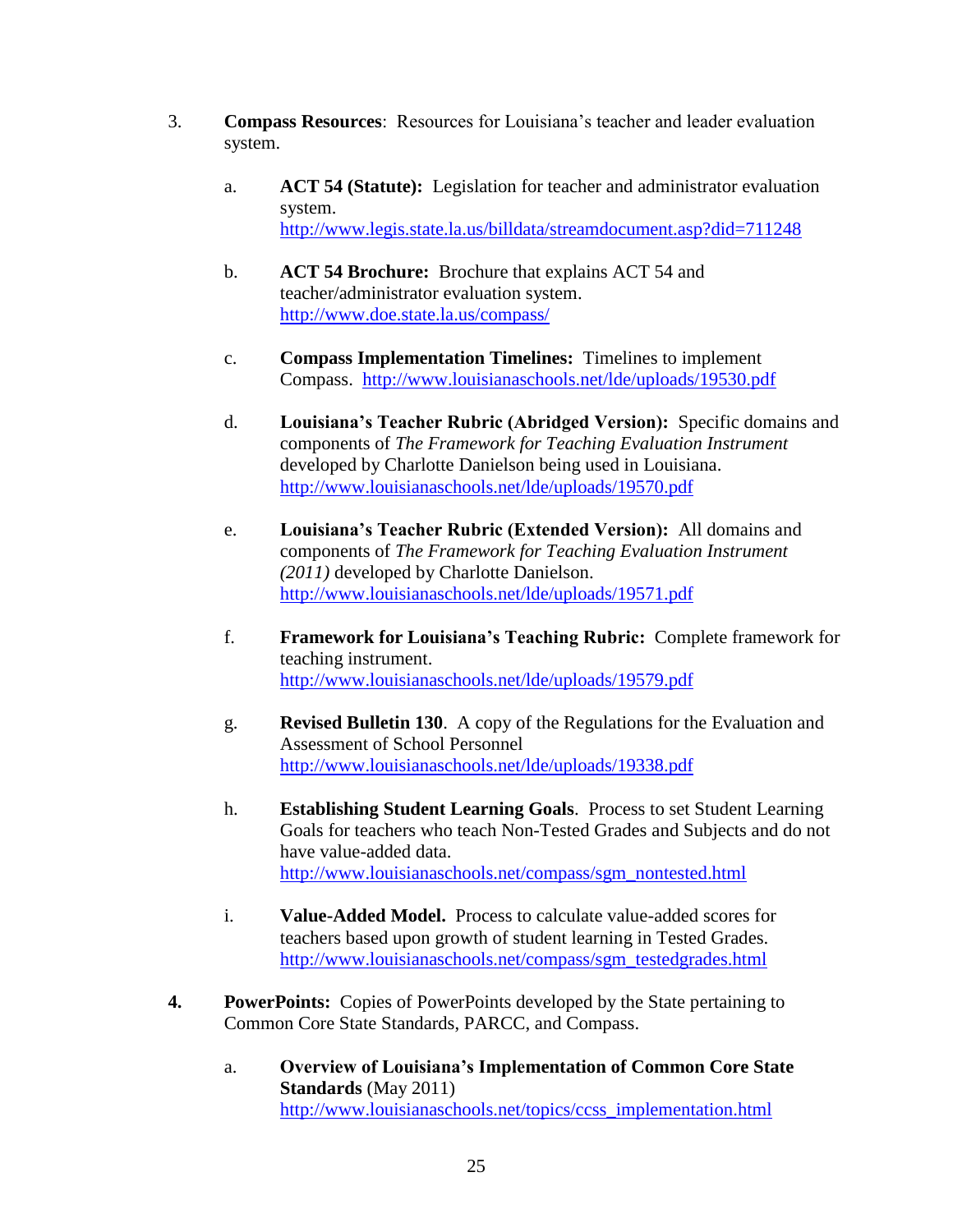- b. **General Awareness PowerPoint: Common Core State Standards and Compass** (February/March 2012) <http://www.louisianaschools.net/lde/uploads/19362.pdf>
- c. **General Awareness: Compass and Common Core State Standards (For Local Districts)**  <http://www.louisianaschools.net/lde/uploads/19362.pdf>
- d. **Overview of Setting Student Learning Goals** <http://www.louisianaschools.net/lde/uploads/19645.pdf>

## **5. Previous Louisiana Webinars**

- a. **Common Core State Standards Webinar 1** (May 2011): General awareness webinar of Louisiana's implementation of Common Core State Standards [http://www.doe.state.la.us/topics/common\\_core\\_training.html](http://www.doe.state.la.us/topics/common_core_training.html)
- b. **Board of Regents CCSS/PARCC Assessment Webinar** (July 25, 2011) Overview of PARCC, CCSS, and higher education involvement [http://www.doe.state.la.us/topics/ccss\\_assessment\\_training.html](http://www.doe.state.la.us/topics/ccss_assessment_training.html)
- c. **Common Core State Standards Webinar 2 (September 2011)**: Louisiana implementation update and crosswalk documents. [http://www.doe.state.la.us/topics/common\\_core\\_training.html](http://www.doe.state.la.us/topics/common_core_training.html)
- d. All Previous Compass Webinars/Training <http://www.louisianaschools.net/compass/webtraining.html>
	- 1) **[Human Capital Information System](http://media.louisianaschools.net/webinars/compass/hcis0512.html)** (May 31 and June 1, 2012)
	- 2) V**[alue Added Model and Instructional Impact](http://media.louisianaschools.net/webinars/compass/vam052512.html)** (May 23 May 25, 2012)
	- 3) **Non-Tested Grades [and Subjects \(NTGS\) Webinar](https://ldoe.uc.att.com/la/iSeminar/PY4960/)** (May 7 May 11, 2012)
	- 4) T**[eacher Rubric Webinar](https://ldoe.uc.att.com/la/iMeeting/TM2602/)** (April 23 April 27, 2012)
	- 5) **[Compass Teacher Webinar](https://ldoe.uc.att.com/la/iMeeting/TJ6981/)** (March 2012)

## **6. Louisiana Videos**

- a. **Act 54 Louisiana Video:** Overview of Act 54. <http://vimeo.com/18641393>
- b**. Value-Added Video**: Video about the value-added model presented by Dr. George Noel. [http://www.youtube.com/watch?v=nfeOqVP5qdo&feature=player\\_embed](http://www.youtube.com/watch?v=nfeOqVP5qdo&feature=player_embedded) [ded#!](http://www.youtube.com/watch?v=nfeOqVP5qdo&feature=player_embedded)